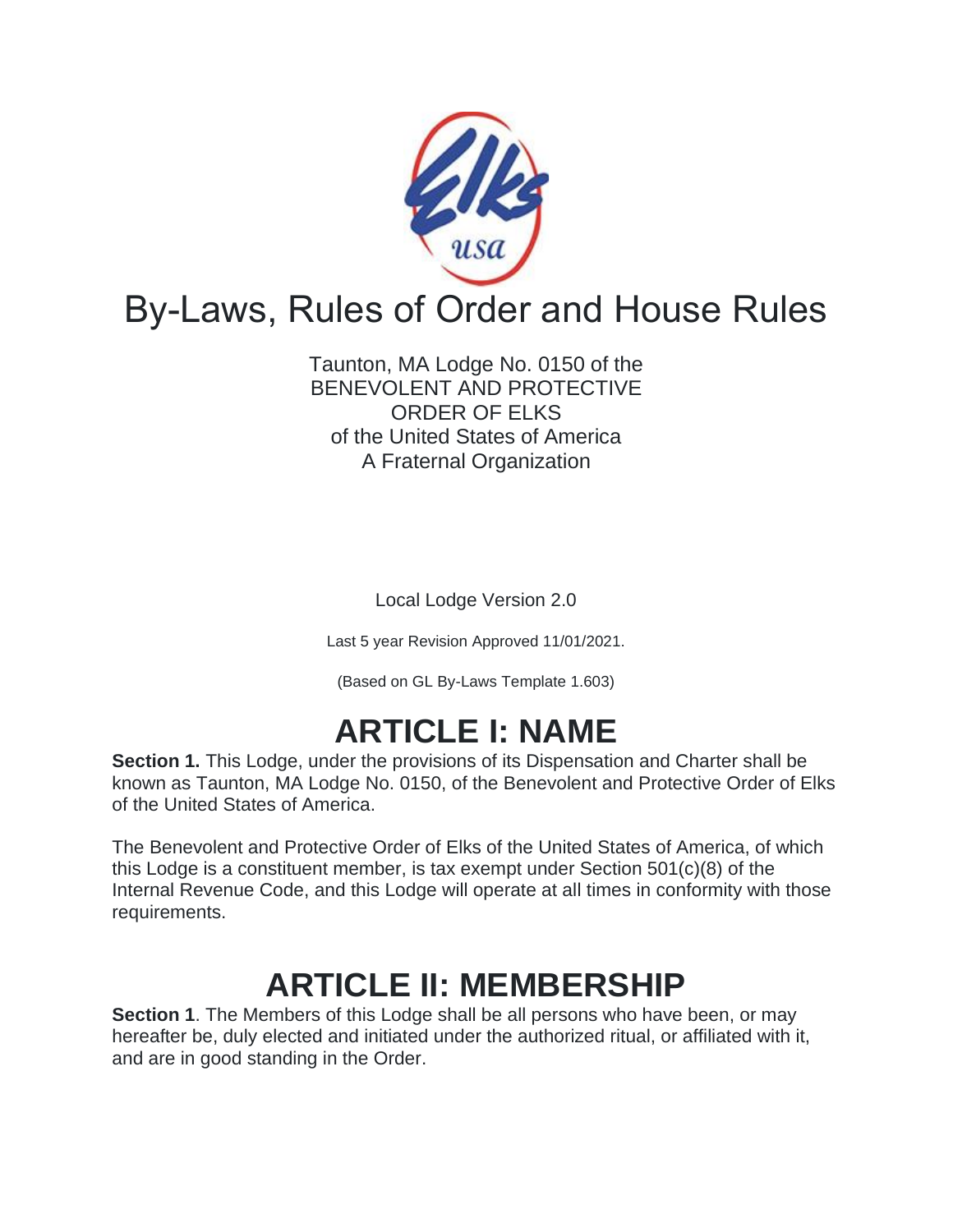**Section 2.** Applications for membership shall be received only from citizens of the United States of America who pledge allegiance to and salute the American Flag, who are of good character, not under the age of twenty-one years, and who believe in God.

No person shall be accepted as a Member of this Order who advocates the overthrow of the Government by force or violence.

**Section 3.** Any person desirous of membership shall make application in the manner provided by the Laws of the Order.

**Section 4.** It shall be the duty of the Members to report any change of residence as soon as possible to the Secretary of the Lodge.

# **ARTICLE II-A: ASSOCIATE MEMBERSHIP**

**Section 1.** The Governing Body of the Home, Club or other facility as designated in Article IX can grant Associate Memberships to Members in good standing in other Lodges solely for the use of the Lodge's social facilities upon such terms as it may prescribe.

## **ARTICLE III: LIFE AND HONORARY LIFE MEMBERSHIPS**

**Section 1.** The Lodge, by an affirmative secret ballot of two-thirds of those present at a regular Lodge meeting, may elect a Member in good standing to Life Membership upon the payment in advance of 25 times the annual regular Lodge dues as set forth in Article X.

The Lodge, by an affirmative secret ballot of two-thirds of those present at a regular Lodge meeting, may elect a Member in good standing to Life Membership who has paid to a Lodge or Lodges required annual dues for a period of not less than 30 years preceding application, and who shall have attained the age of not less than 65 years.

Any nomination for Life Membership must be in writing. The Exalted Ruler shall set a date for the ballot on the nomination which shall be no later than the third regular meeting after it is presented. All Members shall receive notice by the Secretary at least ten days prior to the date on which the vote will be taken. A rejected nomination cannot be presented again within a period of one year from the date of rejection.

**Section 2.** The Lodge, by an affirmative secret ballot of two-thirds of those present at a regular Lodge meeting, may elect a Member in good standing to Honorary Life Membership for distinguished services to the Lodge or to the Order.

Any nomination must be in writing and set forth the distinguished services rendered in detail. The Exalted Ruler shall set a date for the ballot on the nomination which shall be no later than the third regular meeting after it is presented. All Members shall receive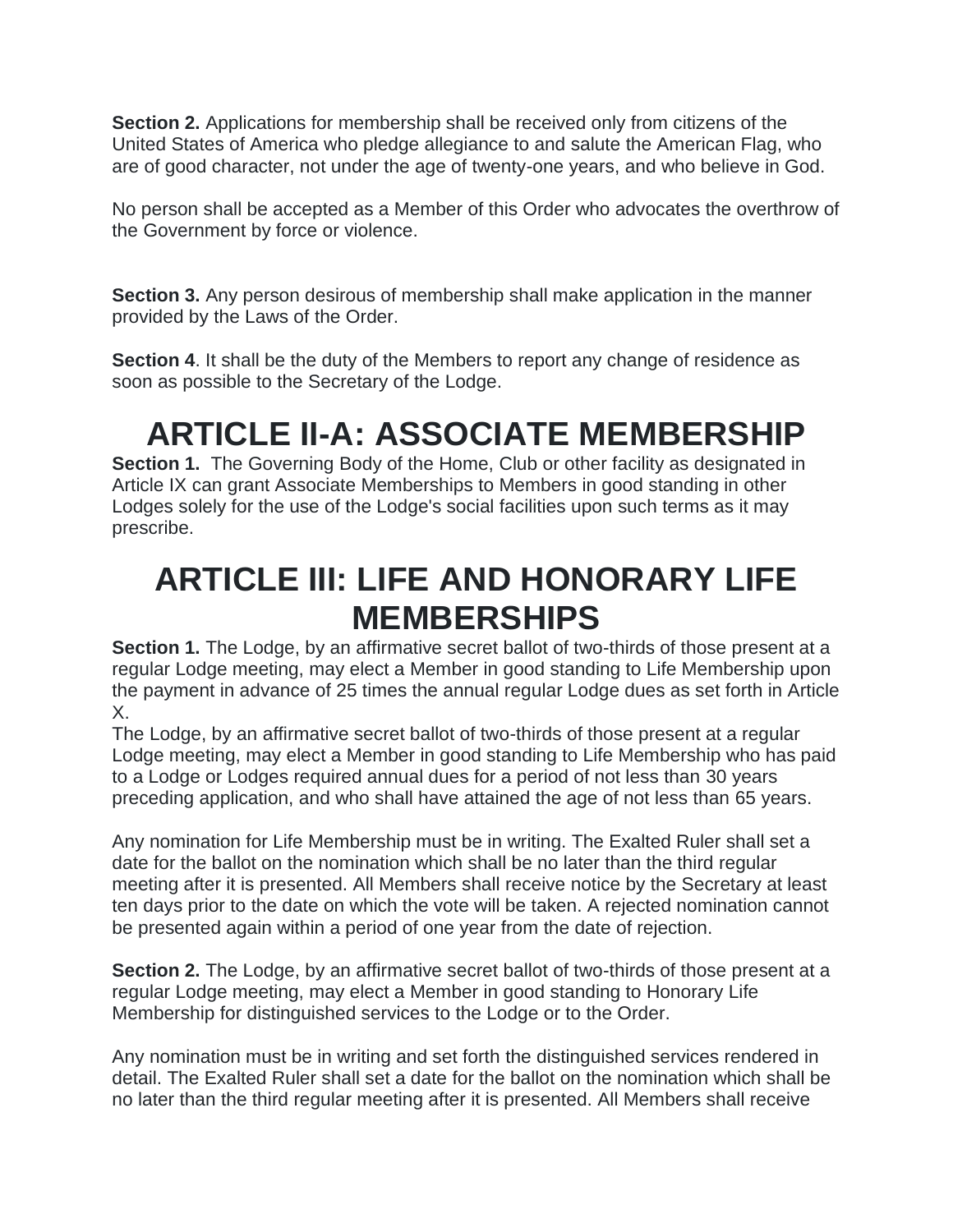notice by the Secretary at least ten days prior to the date on which the vote will be taken. The notice shall contain the full text of the nomination. A rejected nomination cannot be presented again within a period of one year from the date of rejection.

**Section 3.** The Lodge does NOT adopt any limitations to Life Membership totals.

## **ARTICLE IV: MEETINGS**

**Section 1.** The regular Lodge meetings of this Lodge shall be held on the second and fourth Tuesday of each month throughout the year, except in the months of July and August, in which the Lodge shall meet on the fourth Tuesday. If a regular meeting falls on a holiday, that meeting shall be held on the same day of the week during the following week.

**Section 2.** The regular hour of meeting shall be 7:00PM; but at any time, however, the regular meeting may be held at an hour to be determined by vote of the Lodge to that effect at the previous meeting, provided that written notice of such change of meeting hour shall be given to all the Members.

**Section 3.** Social sessions may be held in accordance with the Laws of the Order. The proceedings thereof shall be characterized by considerate behavior, and no vulgarity, profanity, or indecent conduct shall be permitted, under penalty of discipline to offenders. The members of the committee in charge of such social session shall be held responsible for the proper conduct thereof.

**Section 4.** A minimum of Nine Members of this Lodge (or Seven Members for lodges of 99 Members or fewer), at least two of whom shall be elected Officers, shall constitute a quorum for the transaction of the business of this Lodge in a regular or special meeting. For any Lodge Committee or Board to legitimately transact its business, a quorum of a simple majority of that body's members of record must be present, unless the Statutes provide otherwise.

## **ARTICLE IV-A: EXEMPLIFICATION OF RITUALS**

**Section 1.** The Lodge shall allow for the use of alternative forms of the Opening and/or Closing Rituals, as approved by the Grand Lodge.

## **ARTICLE V: ELECTIVE OFFICERS AND DUTIES**

**Section 1.** The elective Officers of this Lodge shall be an Exalted Ruler, an Esteemed Leading Knight, an Esteemed Loyal Knight, an Esteemed Lecturing Knight, a Secretary, a Treasurer, and five Trustees; and no member can simultaneously hold more than one office in the Lodge, elective or appointive. No Lodge Officer shall simultaneously occupy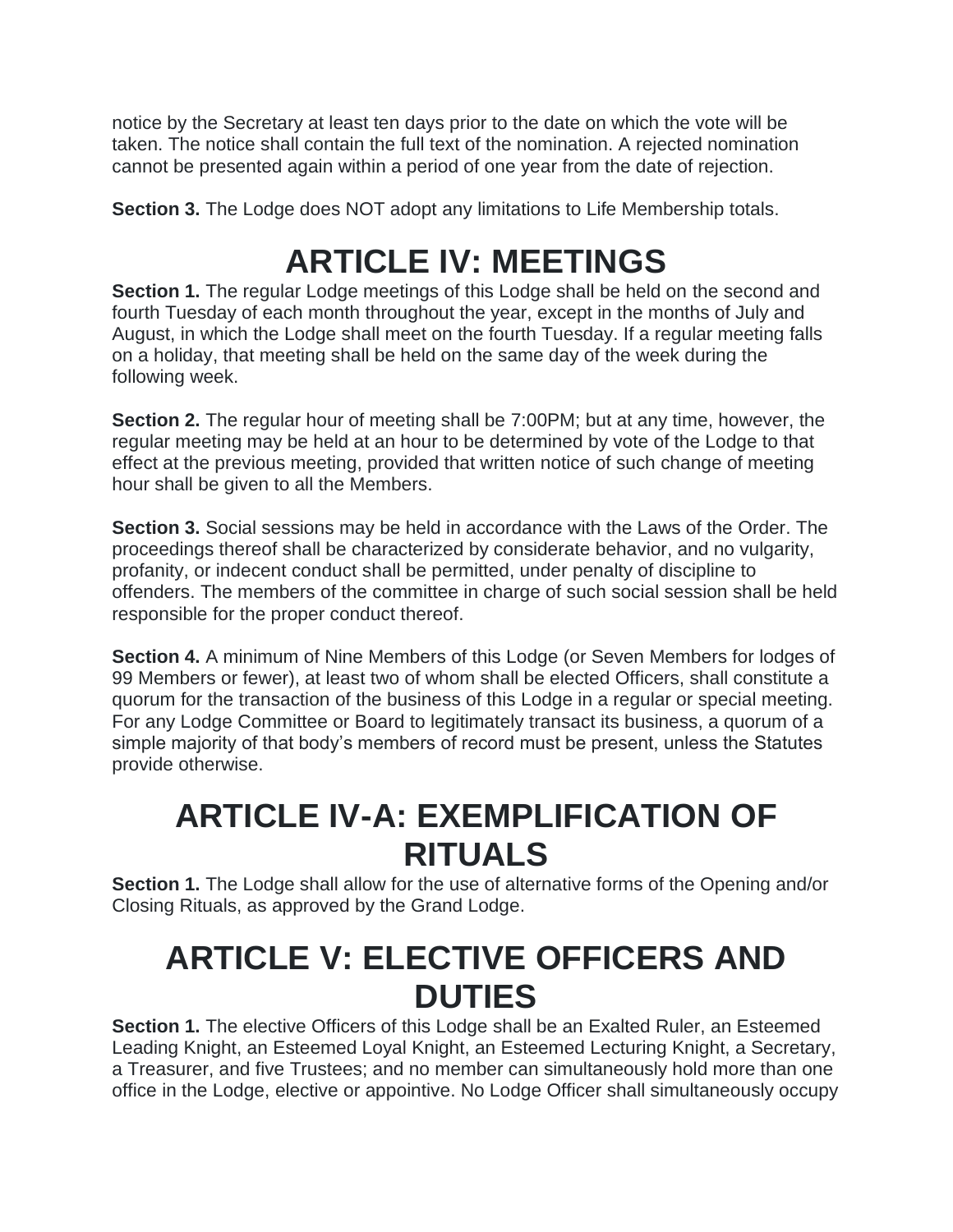another position in the Lodge, whether as a paid employee or otherwise, when the relationship between the Lodge Office held and the other position occupied is such as to give rise to an apparent, potential or actual conflict of interest.

All Officers shall be elected annually for a one-year term, except that Trustees will hold five-year terms with one Trustee to be elected annually. All Officers and Trustees shall serve until duly removed, or otherwise until their successor is elected and installed.

### **OF THE EXALTED RULER**

**Section 2.** The Exalted Ruler shall be the Executive Officer of the Lodge and shall, in an unincorporated Lodge, be an ex-officio non-voting member of the Board of Trustees. Except as otherwise provided by Statute, it shall be the duty of the Exalted Ruler to preside at all meetings of the Lodge, call special meetings when necessary, appoint all committees as provided in Section 13.020 of the Grand Lodge Statutes, or by vote of the Lodge, designating the Chairman thereof and have general supervision over all matters pertaining to the Lodge; he shall attend all officially called District Deputy Clinics for his Lodge unless excused for good cause shown to the District Deputy with jurisdiction and see that harmony is preserved and the Laws of the Order enforced; he shall act as the representative of this Lodge to the Grand Lodge and perform such other duties as may be required of him by the Laws of the Order and the By-Laws of this Lodge. It shall be the duty of the representative to the Grand Lodge to attend the Annual Session thereof and to submit a report to his Local Lodge no later than the first regular meeting in October. The Lodge shall pay such representative no less than the amount provided for transportation and per diem while necessarily engaged in travel and for each day actually spent in attendance at the Session, as provided in Section 4.240 of the Statutes of the Order.

**NOTE:** Sec. 12.120 of the Statutes of the Order fixes the minimum to be allowed representatives to the Grand Lodge Sessions. See also Sec. 4.240, Statutes of the Order.

### **OF THE ESTEEMED LEADING, LOYAL, AND LECTURING KNIGHTS**

**Section 3.** Except as otherwise provided by Statute, it shall be the duty of the Esteemed Leading Knight, Esteemed Loyal Knight and Esteemed Lecturing Knight to assist the Exalted Ruler in the performance of his duties as stated above and to officiate for him in his absence, in the order of their rank named in the Constitution; and they shall each be invested at such times with his full powers and prerogatives, and subject to his duties. In the absence of the Exalted Ruler, the Officer next in rank shall organize the Lodge and designate the Members who shall fill the vacancies during the meeting, or until the absent Officers appear, when the latter must take their official places in the Lodge. They shall also perform the duties pertaining to their offices, as provided by the Laws and Ritual, and any other duties imposed upon them by the Lodge. The Leading Knight shall attend all officially called District Deputy Clinics for his Lodge unless excused for good cause shown to the District Deputy with jurisdiction.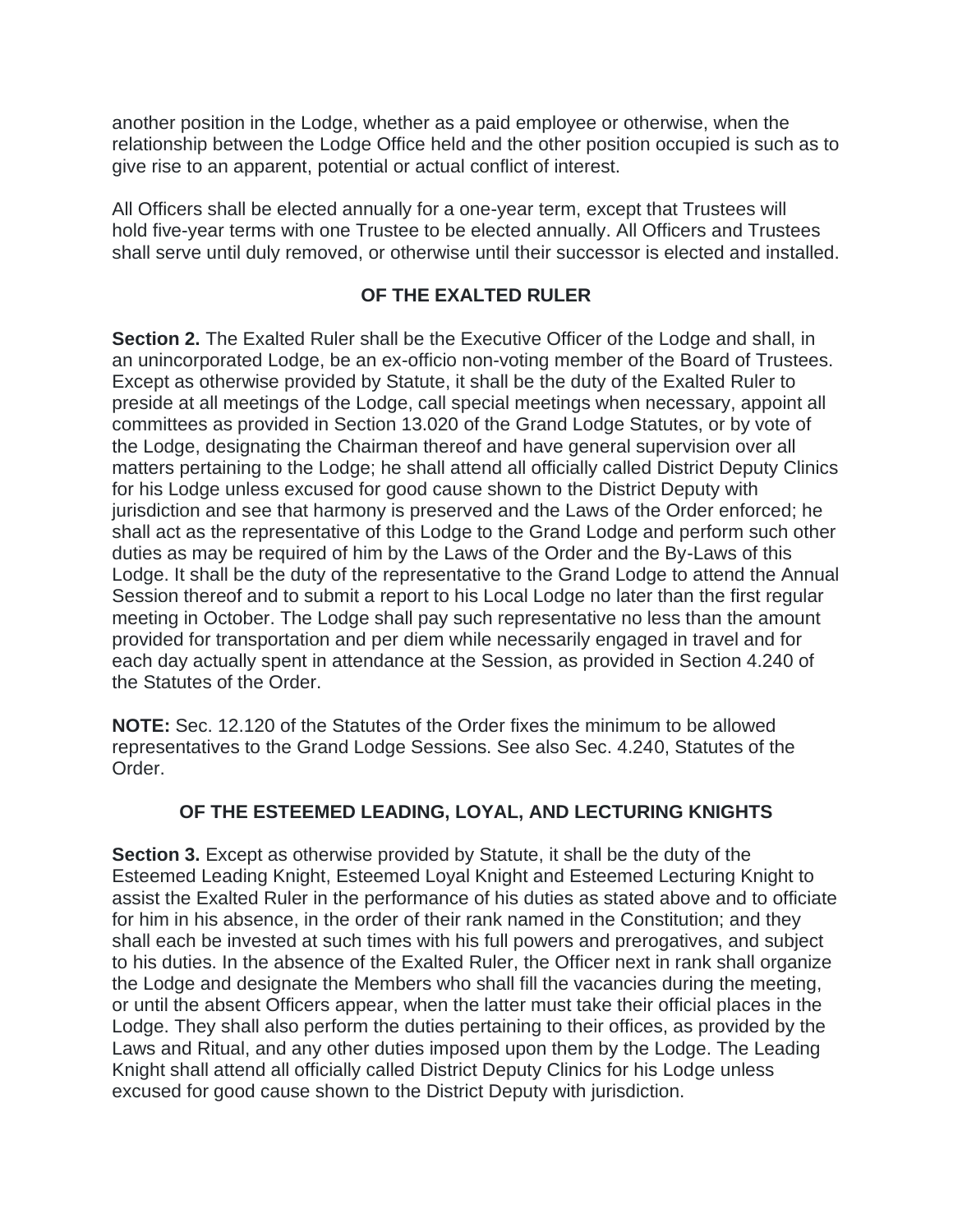#### **OF THE SECRETARY**

**Section 4.** It shall be the duty of the Secretary to keep correct minutes of all meetings of the Lodge, to keep correct accounts between the Lodge and its Members; assign each Member a number and place the same opposite his name on his membership card; keep correct mailing lists of the Members of the Lodge electronically using the most current Chicago Lodge Membership System, with the mailing address of each Member indicated thereon. Corrections of the mailing list should be made immediately upon the Secretary acquiring knowledge of the necessity thereof, using methods conforming to the requirements of the Chicago Lodge Membership System for each new Member initiated into the Lodge or affiliated therewith by Certificate of Release, Certificate of Status, Absolute Dimit or Reinstatement; for the removal of Members who have died, been dimitted, expelled, or dropped from the rolls; for the new address of each Member who shall have changed his address or affiliated by Transfer Dimit. In addition, the Secretary shall be required to annually compare the Lodge roster with records maintained by the Chicago Lodge Membership System and promptly correct discrepancies by electronic media.

He shall receive all moneys due to the Lodge, from any source whatever, transferring the same to the Treasurer at the earliest practicable moment, and taking his receipt therefor; and receive all moneys due the Grand Lodge from Members as annual dues, transferring the same to the Treasurer at the earliest practicable moment. He shall attend to all the correspondence, subject to the approval of the Exalted Ruler, and he shall promptly present all communications received by him to the Lodge, having first submitted the same to the Exalted Ruler. He shall issue all certificates pertaining to the business of the Lodge; shall inform persons elected of the fact, and notify rejected applicants. He shall post or mail notice in writing to all Members of the Lodge, of all applications for affiliation, membership, or Life Membership, giving the name, city and state of the candidate, his business, and the name of his proposer, if any, and the time when action will be taken upon such application.

It shall be the duty of the Secretary to give and serve a ten-day written notice to the entire membership of the Lodge, showing the details of any proposition to sell, lease, purchase, exchange, finance, make a gift, or make substantial alterations on the real property of the Lodge, before a vote can be had upon such proposition. When, and if, such sale, exchange, alteration, gift or mortgage financing shall be voted by the Lodge, after due and proper notice, it shall be the duty of the Secretary to forward application for permit and such information to the Board of Grand Trustees, as may be required by the provisions of Sec. 16.050, Statutes of the Order. All of the provisions of the Section relating to realty shall apply equally to furnishings, fixtures and equipment.

It is further the duty of the Secretary to annually compile a list of the Members owing one year's dues to the Lodge, report said delinquency to the Lodge and notify said Members of their delinquency, in accordance with the provisions of Sec. 14.160 of the Statutes of the Order. It is further the duty of the Secretary to drop from the rolls the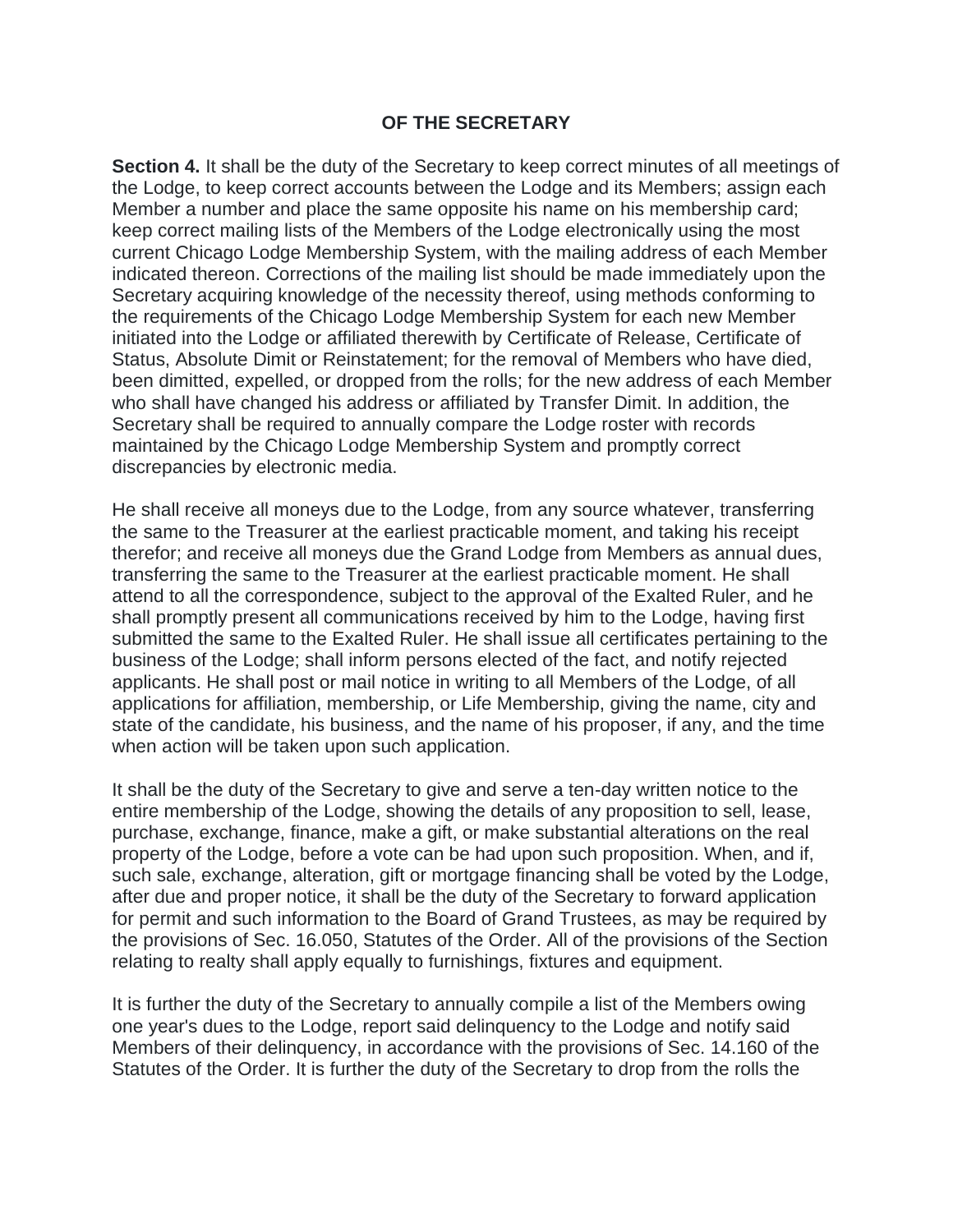delinquent Members prior to April 1 of each year, after complying with the provisions of said Sec. 14.160.

It is further the duty of the Secretary to see that the Articles of Incorporation and By-Laws of this Lodge shall be recorded or filed, as notice to the public, when State law permits or requires such recording or filing.

He shall notify the members of all committees of their appointment, together with the subject given into their charge; copy reports in the minute book, when directed so to do; require Members to pay their dues in advance of each upcoming dues period; send a written notice to all Members in arrears for dues; attend to all duties required by the Laws of the Order, and all such other duties as may be legally imposed upon him by the Lodge and are inherent in and pertain to the duties of his office. He shall have charge of the seal, books, papers and records of the Lodge, under the direction of the Exalted Ruler. He shall, on or before the first day of May of each year, electronically file the Annual Membership and Charity Reports furnished by the Grand Secretary to that Officer via the Chicago Lodge Membership System, properly filled out, mailing check or draft to pay in full all indebtedness of the Lodge to the Grand Lodge, including all Grand Lodge dues collected or due from Members of this Lodge, and said report shall bear the name of the Exalted Ruler and Secretary. He shall certify to the Grand Secretary the vote of the Lodge upon all constitutional amendments. On the 1st day of November he shall furnish to the Office of the Grand Secretary such membership statistics as may be required, via the Chicago Lodge Membership System as directed by the Grand Secretary. He shall attend all officially called District Deputy Clinics for his Lodge unless excused for good cause shown to the District Deputy with jurisdiction. For the faithful performance of his duties he shall receive as compensation \$7,000.00 per annum, payable every two weeks.

When he retires from office he shall immediately deliver all the books, papers, and other property in his charge belonging to the Lodge to his successor in office, or whomsoever the Lodge may appoint. He shall present a written report of the transactions of his office semi-annually, at the first regular meetings in the months of April and October. He shall also report to the Grand Secretary all expulsions and suspensions of Members, giving the name, age, birthplace, residence and occupation. He shall be required to give bond to the Lodge in the sum of \$5,000.00 for the faithful performance of his duties.

### **OF THE TREASURER**

**Section 5.** It shall be the duty of the Treasurer to receive all the Lodge moneys from the Secretary, giving him a receipt therefor; and, except as otherwise provided by By-Laws, he shall be the Treasurer of all Committees of the Lodge, and shall handle all funds of all Committees and of every activity of the Lodge; pay all bills against the Lodge as ordered thereby on vouchers signed by the Exalted Ruler and Secretary, except as provided in Section 12.060(f); keeping a correct account, under their proper dates, of the amounts and sources of receipts and the amounts and purposes of disbursements, taking proper vouchers for the various items thereof. He shall, at such times as the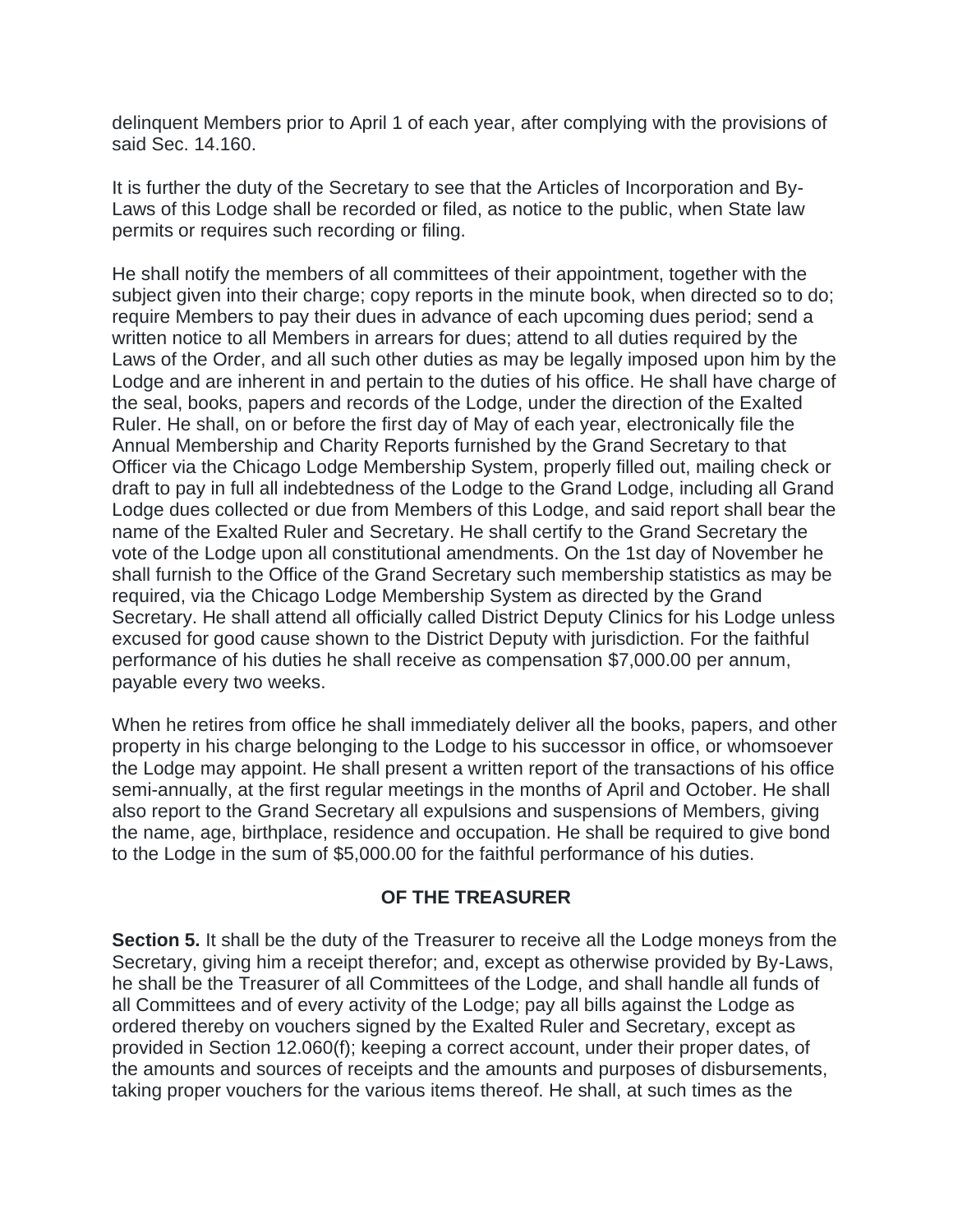Lodge may direct or the Exalted Ruler require, present for examination all books, papers, vouchers, etc., that may be necessary to a proper auditing of his accounts. He shall also perform such other duties as are required by the Lodge, and are compatible with his office. Whenever the amount of unappropriated cash in his possession shall exceed \$3,000.00, he shall notify the Chairman of the Board. He shall present a report at each regular meeting showing the condition of the funds of the Lodge. He shall be required to give bond to the Lodge in the sum of \$5,000.00 for the faithful performance of his duties, and shall receive as compensation for his services the sum of \$6,000.00 per annum, payable every two weeks.

### **OF THE TRUSTEES OR BOARD OF DIRECTORS**

**Section 6.** The Board of Trustees, or a Board of Directors established in accordance with the provisions of paragraph 6 of Grand Lodge Statutes Section 16.020, (collectively called "the Board") after each annual installation, shall meet and organize by the election of a Chairman and a Secretary, who shall be members of such Board. The Chairman of the Board shall attend all officially called District Deputy Clinics for his Lodge unless excused for good cause shown to the District Deputy with jurisdiction. The Board shall have the following powers subject to the control of the Lodge; it shall have control of the funds, investments and property of the Lodge, whether real or personal, not otherwise provided for by law; it shall receive and collect the income and rents from said property, and pay the same through the Secretary to the Lodge; shall execute all leases, contracts or other papers necessary or proper in the premises when authorized by the Lodge and the provisions of Sec. 16.050, Statutes of the Order, and shall perform such other duties as may be required by the Laws of the Order and the By-Laws of this Lodge, and as are compatible with the office. It shall see that the provisions of Sec. 16.050, Statutes of the Order, are strictly complied with, especially the provisions for the vote of the Lodge, before executing any contract, including Real Estate sales contracts.

It shall hold at least one regular meeting each month and such special meetings, subject to the call of the Chairman, as may be required for the fulfillment of its duties, keeping correct minutes thereof. The Exalted Ruler shall be given the same notice of all meetings in the same manner as given to other members of the Board. In addition to the minute book, it shall keep a separate record of such investments as it may make from time to time under the direction of the Lodge, and said record shall show clearly the original cost of such investments, the dates and amounts of the receipts arising as interest or profit upon such investments, the dates and amounts of bank deposits made by it, and the dates and amounts of such drafts as may from time to time be made from the bank by order of the Lodge. Whenever it may become aware, by notice or otherwise, that the amount of unappropriated cash in the hands of the Treasurer exceeds \$3,000.00, the Board may demand and receive from said Treasurer all unappropriated moneys in excess of said amount, giving its receipt therefor; and it shall deposit the same in one of the banks selected for deposit purposes by vote of the Lodge, or it may invest the same in such manner as the Lodge may have otherwise directed.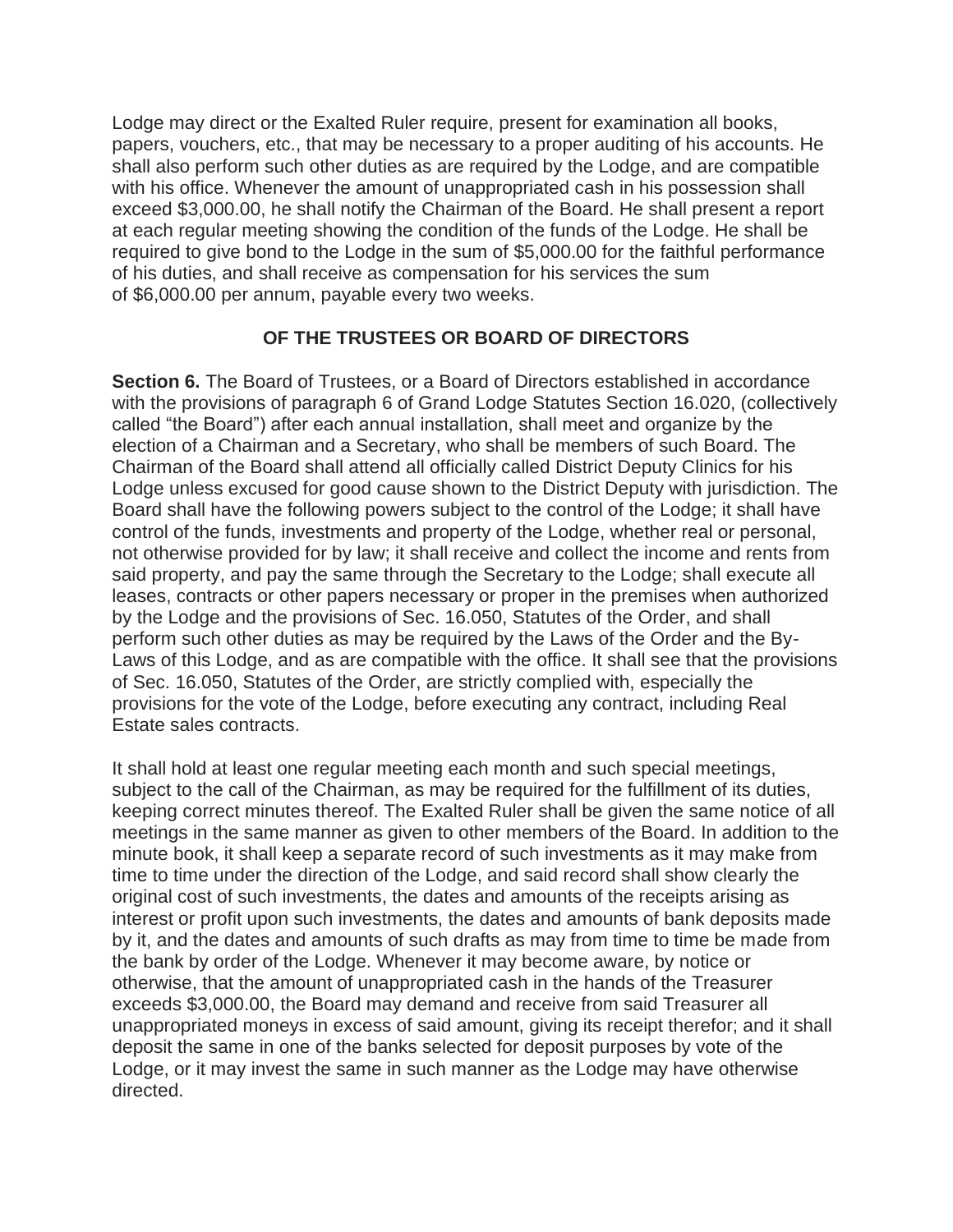It shall purchase all supplies ordered by the Lodge and all blanks, books and stationery required by the Officers for the proper performance of their duties.

It shall establish an Accident Prevention Program, with one member designated as Accident Prevention Manager, to continually review and implement a policy, in concert with Grand Lodge and State Association programs, to protect the Lodge from claims for accidents and injuries.

It shall receive and hold the bonds of the Officers of the Lodge, and shall exercise a general supervision over the property of the Lodge, keeping an account of the same which shall show in detail the estimated value of such property; and it shall make such additions thereto from time to time as the Lodge may order. It shall present a written report of its transactions monthly, at the first regular meeting in each month.

The Board shall present, no later than the final regular meeting of the Lodge in April, to the Lodge a segregated Budget, making appropriations for each of the several objects for which the Lodge must or may provide, out of moneys known to be in the possession of the Lodge or estimated to come into it during the ensuing Lodge year, the Lodge year of the Lodge commencing as required by Statute, on April first.

Said Budget, either in its original or modified form, must be adopted by the Lodge at said meeting or the next following regular meeting. After such Budget has been adopted, all expenditures by the Lodge during the said Lodge year must be kept within the limits of the appropriations therein made. When a proposal is made for any expenditure in excess of such adopted Budget, such proposal shall be promptly referred to the Board for consideration and written recommendation to be filed no later than the next regular Lodge meeting. Such proposal may then be adopted by no fewer than twothirds vote of the Lodge Members present at a regular meeting. Such Budget may include an item for contingent purposes to cover unforeseen emergencies of the Lodge, and funds therefrom may be appropriated by a two-thirds vote of the Members present, at a regular meeting. Any unexpended balances of appropriations contained in said Budget shall be available only for appropriation in the next following Lodge year in accordance with the Budget for that year.

It shall be the duty of the Board to see that the provisions of Sec. 16.050, Statutes of the Order, relating to the sale, lease, purchase, exchange, gift or substantial alteration of Lodge real estate, shall be strictly complied with.

**(In Lodges where by By-Law a Budget Committee is provided for, the Budget shall be prepared by the Budget Committee and not by the Board, and the report of such Budget Committee made to the Lodge no later than the final regular meeting in April.)**

**OF ALTERNATE REPRESENTATIVE TO GRAND LODGE**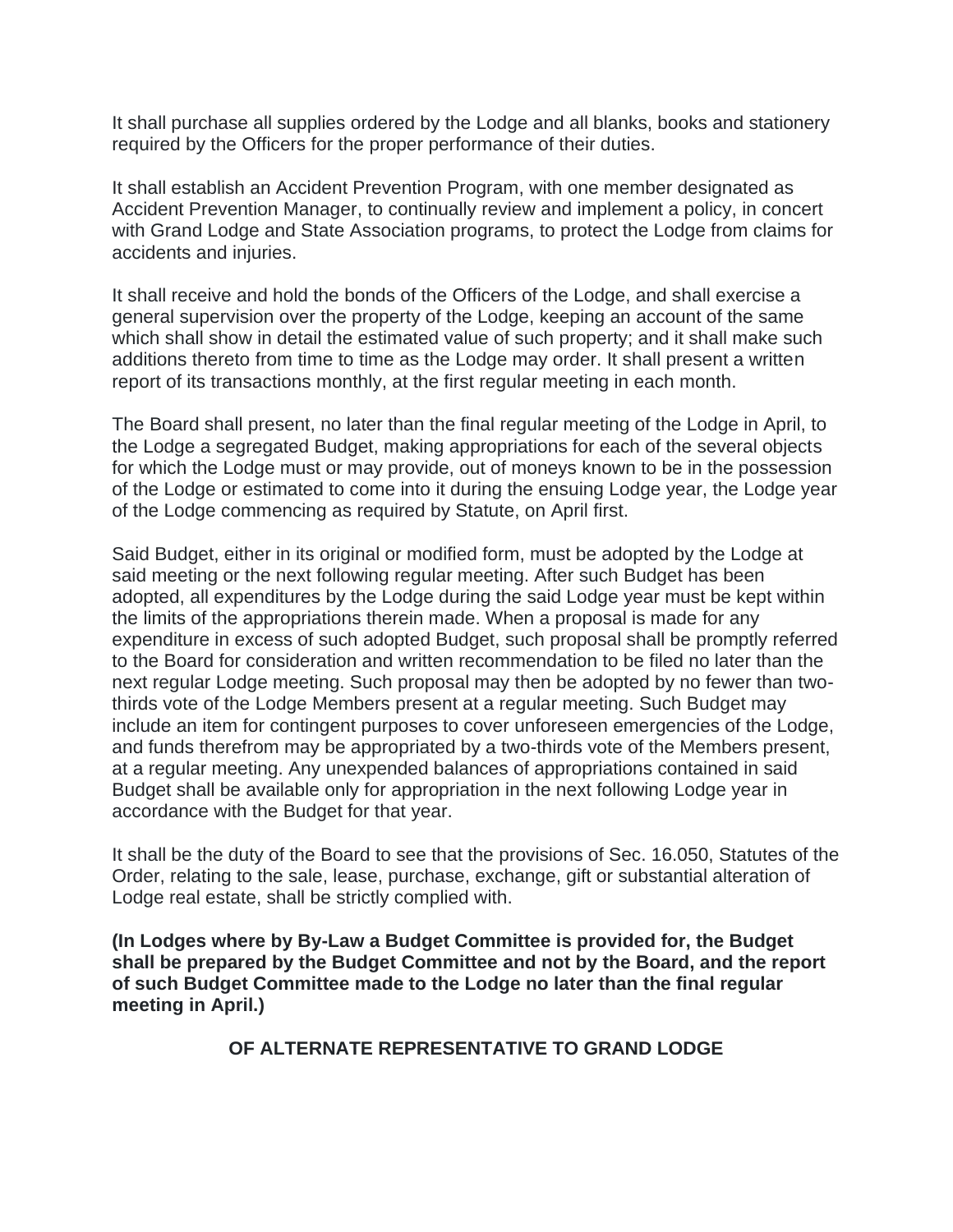**Section 7.** The duties of the Alternate Representative to the Grand Lodge shall be those prescribed by the Laws of the Order.

### **ARTICLE VI: APPOINTIVE POSITIONS AND DUTIES**

**Section 1.** Before his installation, the Exalted Ruler-elect shall appoint an Esquire, a Chaplain, an Inner Guard and a Tiler *(and an Organist, and Vocalist, if an Organist or Vocalist is available)*, and after his installation, shall appoint one or more Presiding Justices of the Local Forum and one or more Mediators as provided by Sec. 13.020 of the Statutes of the Order.

### **OF THE CHAPLAIN AND INNER GUARD**

**Section 2.** The Chaplain and the Inner Guard shall perform such duties as may be required by the confidential work, and such other duties as may be required of them by the Laws of the Order or the By-Laws of the Lodge.

### **OF THE ESQUIRE**

**Section 3.** The Esquire shall organize the Lodge, examine and introduce candidates and visiting Members, superintend the confidential work and ballots for initiation and affiliation, and transmit official messages within the Lodge, as directed by the Exalted Ruler, and in all public displays by the Lodge he shall officiate as Marshal. He shall perform such other duties as may be required of him by the Laws of the Order or the By-Laws of the Lodge.

### **OF THE TILER**

**Section 4.** It shall be the duty of the Tiler to attend at the outer door of the Lodge at all its regular and special meetings, and permit no person to enter without being satisfied of his right to do so, nor without previous announcement through the Inner Guard and formal permission of the Exalted Ruler. He shall require all Members to show their membership cards, and in addition require visiting Members to register their names in a book kept for that purpose. He shall remain at the Lodge rooms until the close of all meetings, whether business or social. He shall assume charge of all jewels, regalia, and other like Lodge property, and be held responsible for the same, seeing that it is in proper condition for all meetings of the Lodge, whether business or social. He shall furnish all necessary paraphernalia by order of the presiding Officer; have charge of the keys of the Lodge doors, and see that all property of the Lodge is stored in safety before leaving the Lodge rooms.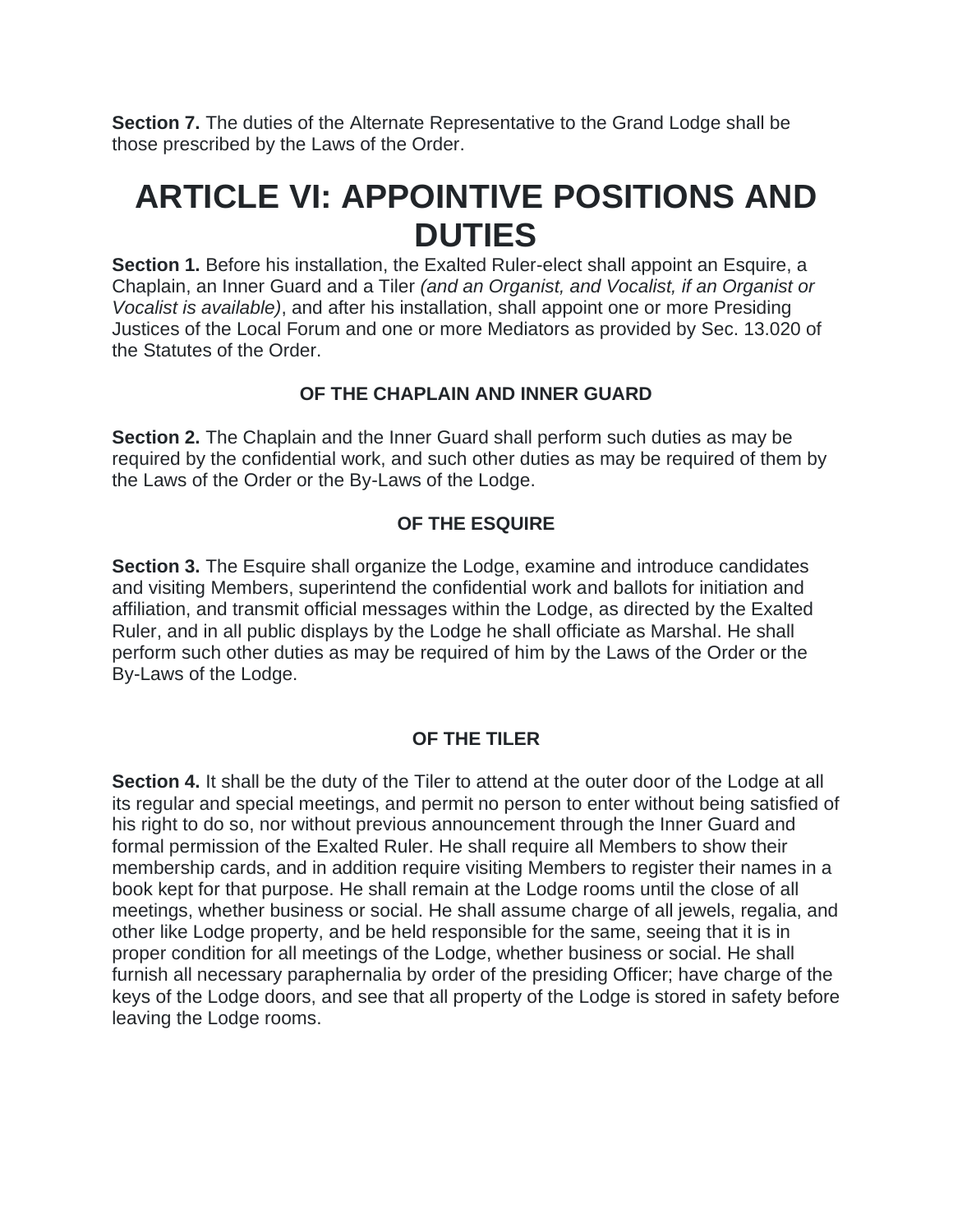### **OF THE MEDIATOR**

**Section 5.** The Mediator shall perform such duties as are provided for by the Laws of the Order.

### **OF THE PRESIDING JUSTICE**

**Section 6.** The Presiding Justice of the Local Forum shall perform such duties and exercise such powers as a member of said Forum as are provided for by the Laws of the Order.

**Section 7.** REMOVED: Lodge has no Organist.

**Section 8.** REMOVED: Lodge has no Vocalist.

**Section 9.** REMOVED: Lodge has no Degree Team.

## **ARTICLE VII: NOMINATION, ELECTION, AND INSTALLATION OF OFFICERS**

**Section 1.** Nominations for offices to be filled at the annual election in Lodges shall be made in the order in which they appear in Section 2 of Article VII of the Constitution of the Order at any regular meeting of the Lodge on or after the 1st day of January if meetings are held monthly, or otherwise after the 1st day of February and prior to the date of the annual election. If no nomination for a particular office shall have been made prior to the date of such election, or if all candidates previously nominated for a particular office shall have declined or withdrawn, nominations for that office may be made on the date of election. If a Member has been nominated for more than one office, he must declare that he accepts one nomination and withdraw from other nominations before the close of the last regular meeting of the Lodge prior to the regular meeting at which the election is to be held, and if he does not do so, he must accept only the first nomination. No Member, unless nominated in accordance with this Section, shall be eligible to election at any such annual election. Only a Member in good standing shall be eligible for nomination to office in the Lodge of which he is a Member.

**Section 2.** The annual election shall be held at the second regular Lodge meeting held in February of each year.

**Section 3**. At all elections for Officers, the Exalted Ruler or a Past Exalted Ruler shall preside. He may appoint two Members to act as tellers to receive, sort and count the votes, and the ballot box must be placed in full view of the Lodge. The election shall be by written or printed ballot, uniform in size and color, which shall contain in regular order a list of the offices to be filled. If by written ballot, it shall conform to such other regulations as the Lodge may direct; if by printed ballot, it shall contain, beneath the title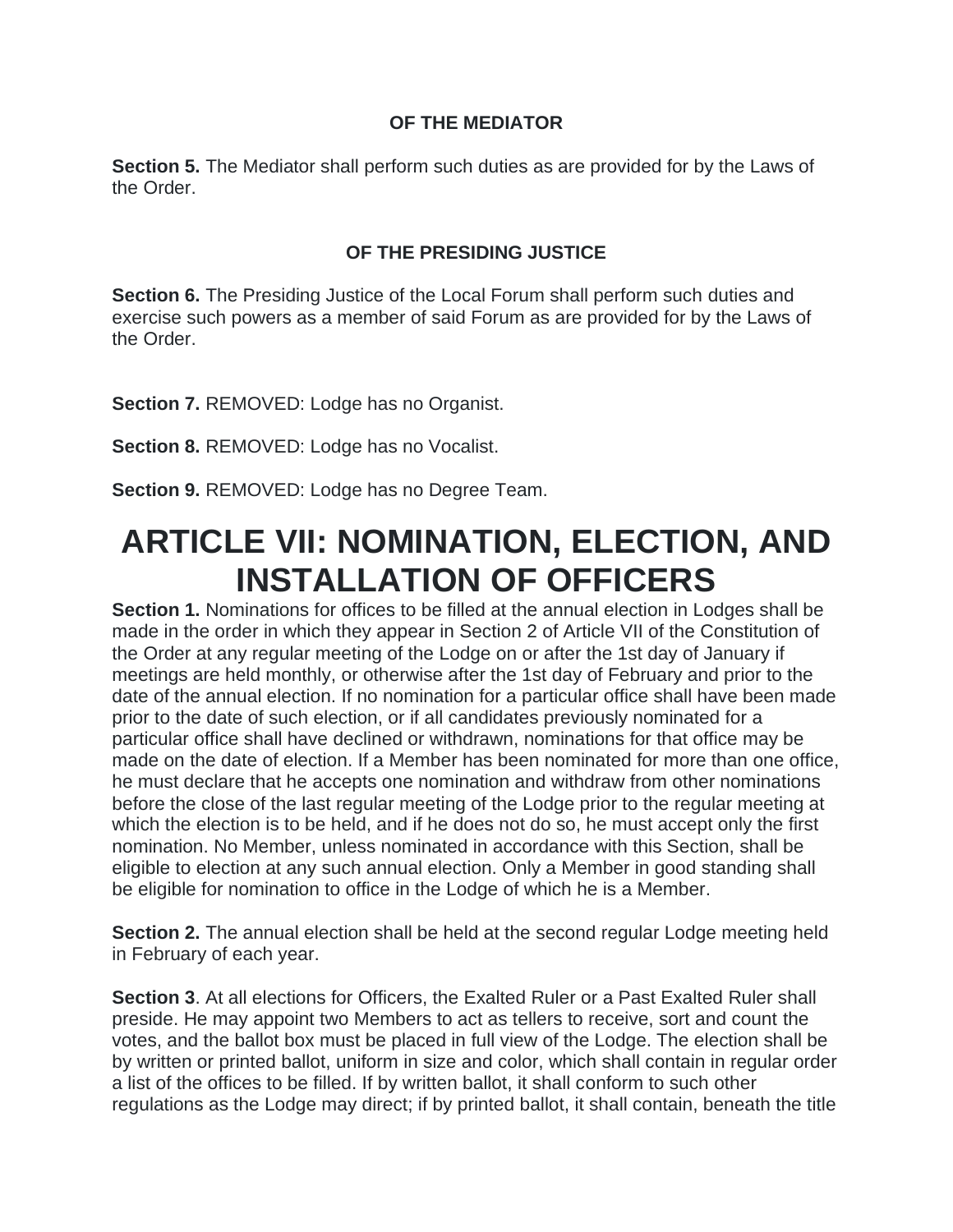of each office to be filled, the names of the candidates for such offices, and there shall be a blank space beneath each office for which no one has been nominated previous to the night of election. When printed ballot is used, each Member voting shall indicate his choice by a checkmark placed opposite the name of each candidate he votes for, and the preparation and casting of each ballot shall be secret and without assistance, except in case of physical disability, and suitable arrangements therefor shall be made by the Lodge. No ballot shall be cast or counted other than ones provided by the Secretary. After all who are entitled to do so have voted, the ballot shall be declared closed; one of the tellers shall then examine each ballot singly and pass the same to his associate, who shall read the name or names written thereon, and the Secretary shall tally the same, from which tally list the presiding Officer shall announce the result to the Lodge, and shall declare the candidates receiving a majority of the votes cast duly elected. Should no nominee receive a majority of the votes, additional balloting shall be held eliminating from those ballots the nominee receiving the fewest votes on each ballot until a nominee shall receive the majority of the votes cast. When there is but one candidate in nomination, the Lodge may direct any Officer to cast the vote of the Lodge for such candidate. No Member who is in arrears for dues shall be entitled to vote.

**Section 4.** The Officers shall be installed at a regular or special meeting of the Lodge to be held after March 15th and no later than April 15th after election provided that the installation of Officers prior to April 1st shall be effective as of April 1st. Should any elective Officer fail without good cause to present himself for installation at the regular time for installation or at a regular meeting of the Lodge within thirty days thereafter, the Exalted Ruler shall declare the office, to which the party so failing to appear for installation has been elected, vacant.

**Section 5**. Whenever an elective office shall become vacant, or no person is nominated for or elected to an elective office in accordance with the provisions of Statutes of the Order 3.080 and 3.090, or a Member, who has been elected dies, resigns or is otherwise incapable of serving or who will not be available for installation following his election, the Exalted Ruler shall, no later than the second regular meeting thereafter, order an election to fill such office for the unexpired term thereof or the full term, as the case may be. The Exalted Ruler may, at any time he deems expedient or necessary, appoint any Member in good standing of the Lodge to fill the vacancy so created, until such office is filled by election as provided herein, such appointee to have full power and authority to do all acts necessary and required of the office to which appointed. However, should an Officer be called to active Armed Forces duty as defined in Section 12.140, the Exalted Ruler must appoint an acting Officer to serve for the remainder of that Officer's term with no election held. Whenever the number of the Trustees of the Lodge shall be increased by Lodge By-Law, the election of the additional Trustees shall be held at the next regular meeting.

Elections to fill vacancies arising in the preceding paragraph shall take place at the next regular meeting after said order. Nominations for office may be made at the meeting when the Exalted Ruler orders the election and again at the meeting when the election is held. The vacancy caused by the election of another elective Officer to fill such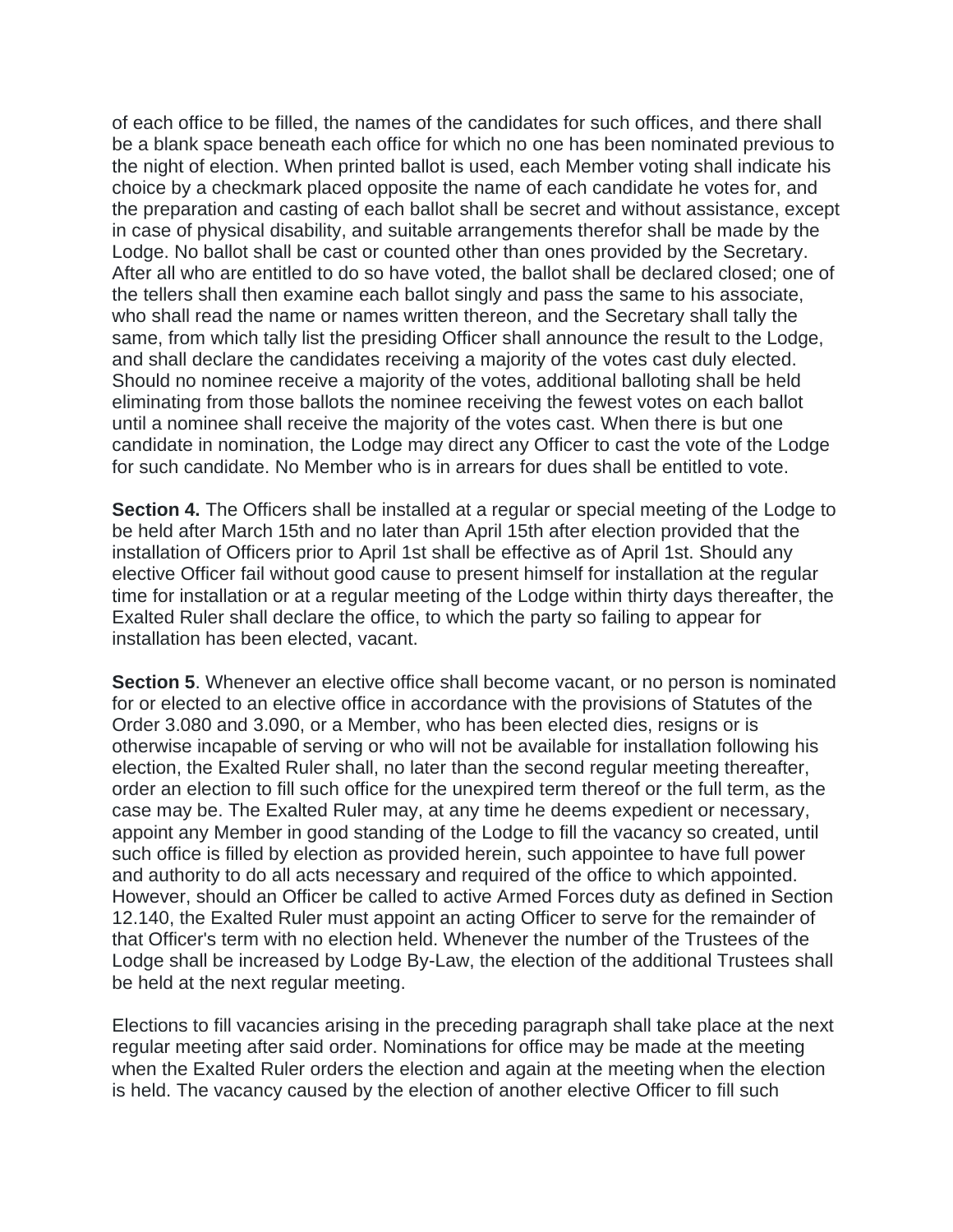vacancy may be filled at the same meeting. The voting procedure to fill a vacancy shall be governed by Section 3.090.

# **ARTICLE VIII: COMMITTEES**

**Section 1.** At the next regular meeting after his installation, the Exalted Ruler shall appoint the following Committees:

**(a)** An Auditing & Accounting Committee consisting of no fewer than three members, none of whom can be the Lodge Secretary or Treasurer, a Trustee or a member of the Supervising or Managing Body of the Club, Social Parlor or other Lodge facility. The Auditing & Accounting Committee shall:

- 1. Be charged with making all arrangements for completion and submission of the Lodge's Annual Financial Report to Grand Lodge and all required governmental agencies by June 15th for all entities of the Lodge whose fiscal year ends March 31st, in accordance with Sec. 13.040 of the Laws of the Order and the provisions of the Grand Lodge Auditing, Accounting & Management Manual.
- 2. Secure a financial report of any other entity affiliated with the Lodge, having a fiscal year ending other than March 31st, within sixty days after the close of that fiscal year
- 3. Require the use by the Lodge of the Uniform Chart of Accounts provided for in Sec. 4.330 of the Laws of the Order.
- 4. Review the year-to-date financial affairs and compliance with the approved budget of the Lodge in the months of July, October and January, and report at the last regular meeting of those months.
- 5. Act on other financial matters as the Lodge may direct.

**(b)** An Activities Committee, consisting of no fewer than three members, which shall be charged with the following:

- 1. Implement the drug awareness program and the Hoop Shoot® program, of the Lodge, the State Association, and the Grand Lodge.
- 2. Supervise all matters pertaining to Lodge activities of civic, social, and community interest, including one program solely identified as Elks-sponsored within the jurisdiction of the Lodge, and develop community projects that emphasize the charitable works of the Order.
- 3. Prepare, supervise, and conduct programs for the youth of the community, and implement all youth programs of the Lodge, the State Association, and the Grand Lodge.

**(c)** A Fraternal Committee, consisting of no fewer than three members, which shall be charged with the following:

1. Implement the patriotic activities planned by the Grand Lodge and cooperate with other local organizations in fostering patriotic community endeavors.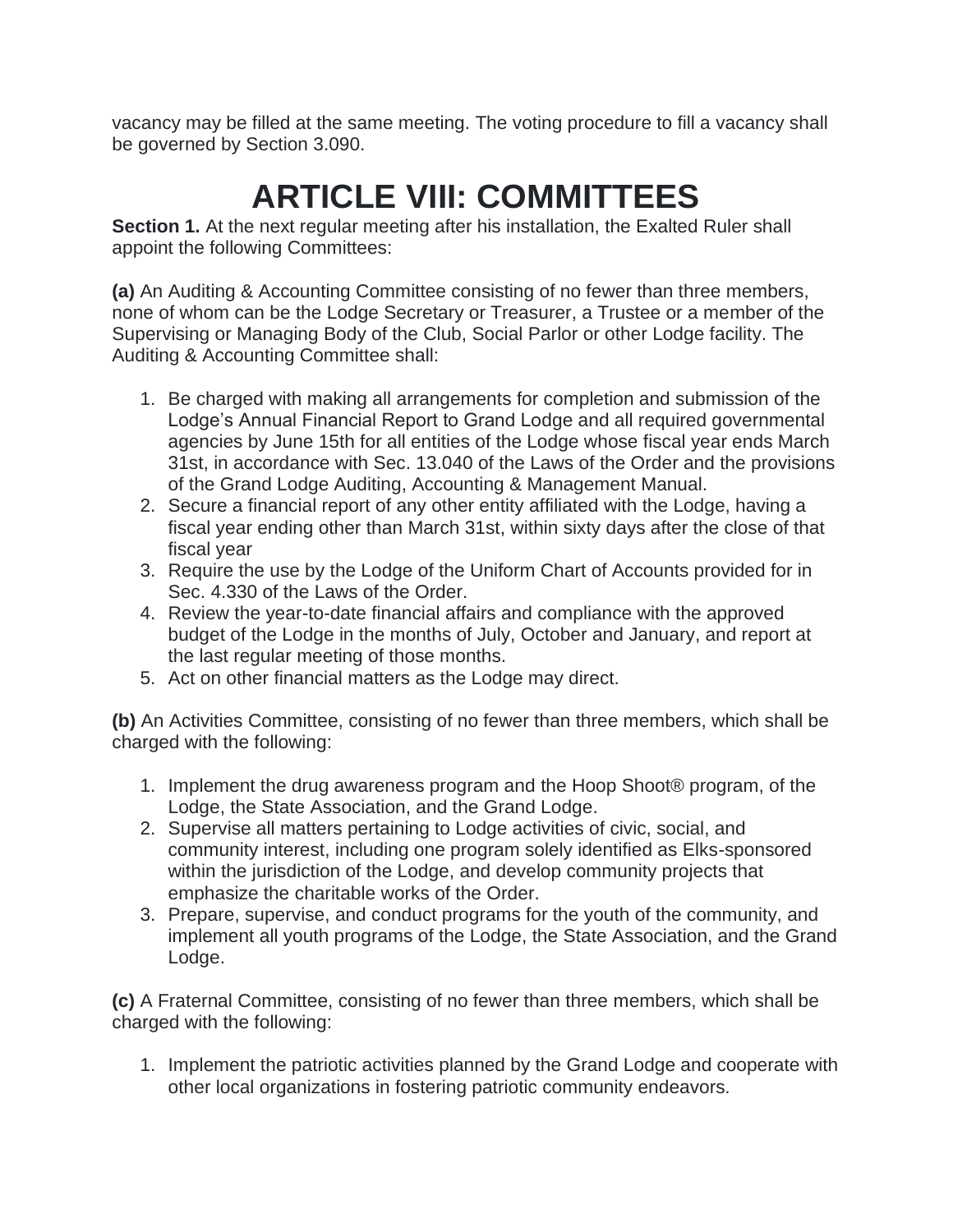- 2. Prepare and carry out all arrangements for Flag Day services as required by the provisions of Section 2.030.
- 3. Prepare, supervise, and conduct a planned program for indoctrination of candidates and their families prior to initiation in order that all candidates and their families may become fully informed as to the good works of the Order of Elks.
- 4. Investigate the character of all applicants for membership and reinstatement, personally interview all applicants, verify the statements in their application, and report at the next regular meeting of the Lodge.
- 5. Secure applications for membership in the Order, investigate and report on all delinquencies in Lodge dues, encourage delinquent Members to pay their dues and avoid being dropped from the rolls of the Lodge, and promote the reinstatement of lapsed Members. The committee shall regularly report to the Lodge on membership.
- 6. Implement the Lodge activities program of the Lodge, its State Association, and the Grand Lodge.
- 7. Arrange for the observance of Elks Memorial Day as required by the provisions of Section 2.020.
- 8. Publicize the Elks National Foundation, promote its programs, activities, and charities, encourage and solicit contributions, and recognize all gifts made to the Foundation.
- 9. Implement the programs of the Elks National Veterans Service Commission within the Lodge in furtherance of service to veterans, assist when called upon by the Armed Forces of the United States, respond to any call for aid and cooperation requested by the government in any emergency, and be available to assist in the event of disaster in any area of the United States.

**(d)** A Public Relations Committee, consisting of no fewer than three members, which shall be charged with implementing the Public Relations Program of the Lodge, its State Association and the Grand Lodge.

**Section 2.** Special Committees may be appointed upon any item of business, and may consist of as many members as the Lodge in its discretion may think proper. The Treasurer of the Lodge shall be Treasurer ex-officio of every such special committee and he shall receive all funds coming to said committee and make disbursements therefrom as authorized by the Lodge.

**Section 3.** In case of the neglect of the Chairman to call a meeting in proper time, any member or members of a committee shall have power to call together as many members of the same as are accessible, and to consider the matter submitted by the Lodge; and they shall be empowered to report their conclusions to the Lodge, either jointly or individually.

**Section 4.** All members of committees, after notice of their appointment, shall give patient and diligent attention to the business entrusted to them, and report to the Lodge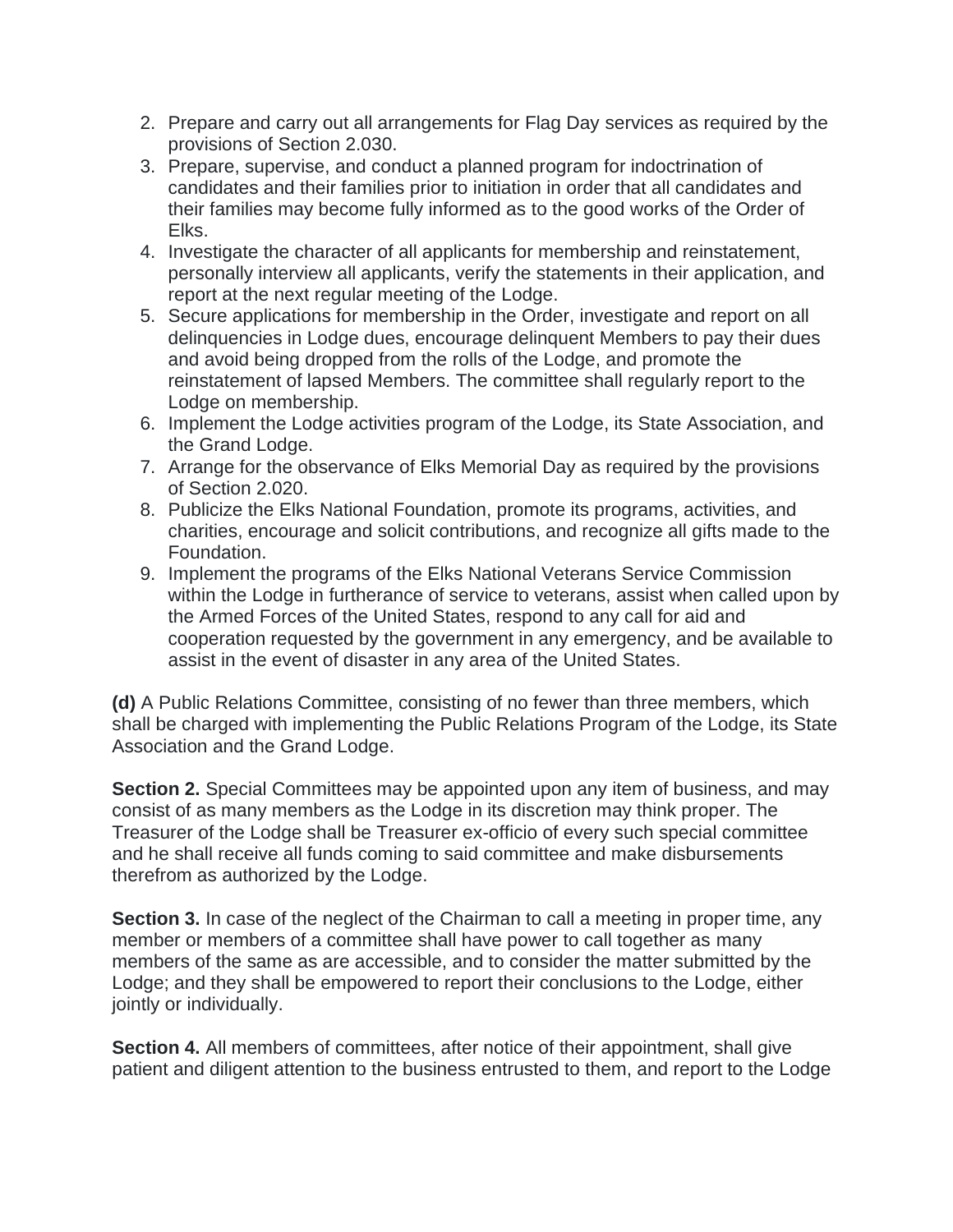at the next stated meeting subsequent to their appointment, unless otherwise ordered by the Lodge.

All reports (*except reports of progress*) shall be made in writing, and signed by a majority. If a minority report be made, it shall be presented at the same meeting with the majority report.

**Section 5.** Every committee shall have authority and power to call for such books, documents, papers and other articles as it may deem necessary to a correct understanding of the subject under consideration, or the business it shall have been charged with; and every Member of the Lodge notified to appear before a committee, or to produce books, papers, or other articles in his possession or under his control, shall, unless excused by the committee, attend at the time and the place specified, and continue his attendance until dismissed, and every witness who is an Elk called to testify in the matter shall give all information in his possession or be subject to trial for violation of his obligation.

**Section 6.** The Lodge shall have a Past Exalted Rulers Association or Advisory Committee which shall consist of all of the Past Exalted Rulers, as defined in Section 1.140 of the Statutes of the Order, which shall advise with and extend its counsel to all Lodge Officers and Committees, and shall have the following duties, subject to the limitations imposed by the Constitution and Statutes of the Order:

- 1. To elect its own Officers.
- 2. To adopt rules for the conduct of its business.
- 3. To hold meetings and to specify the dates of such meetings.
- 4. To make recommendations for Lodge Committee appointments and candidates for office.
- 5. To assist the Exalted Ruler.
- 6. To engage in and make recommendations in other activities which will promote the good of the Lodge and of the Order.

## **ARTICLE IX: CLUB OPERATIONS AND MANAGEMENT**

**Section 1.** The operation, management and control of the Home, Club or other facility owned and/or occupied by this Lodge shall be supervised and conducted by: A House Committee consisting of seven Members to be appointed by the Exalted Ruler.

The supervising or managing body of the Home, Club or other facility provided for herein, shall be subject to the control and direction of the Lodge, except those actions and decisions pertaining to an employment relationship and the fixing of prices for goods and services.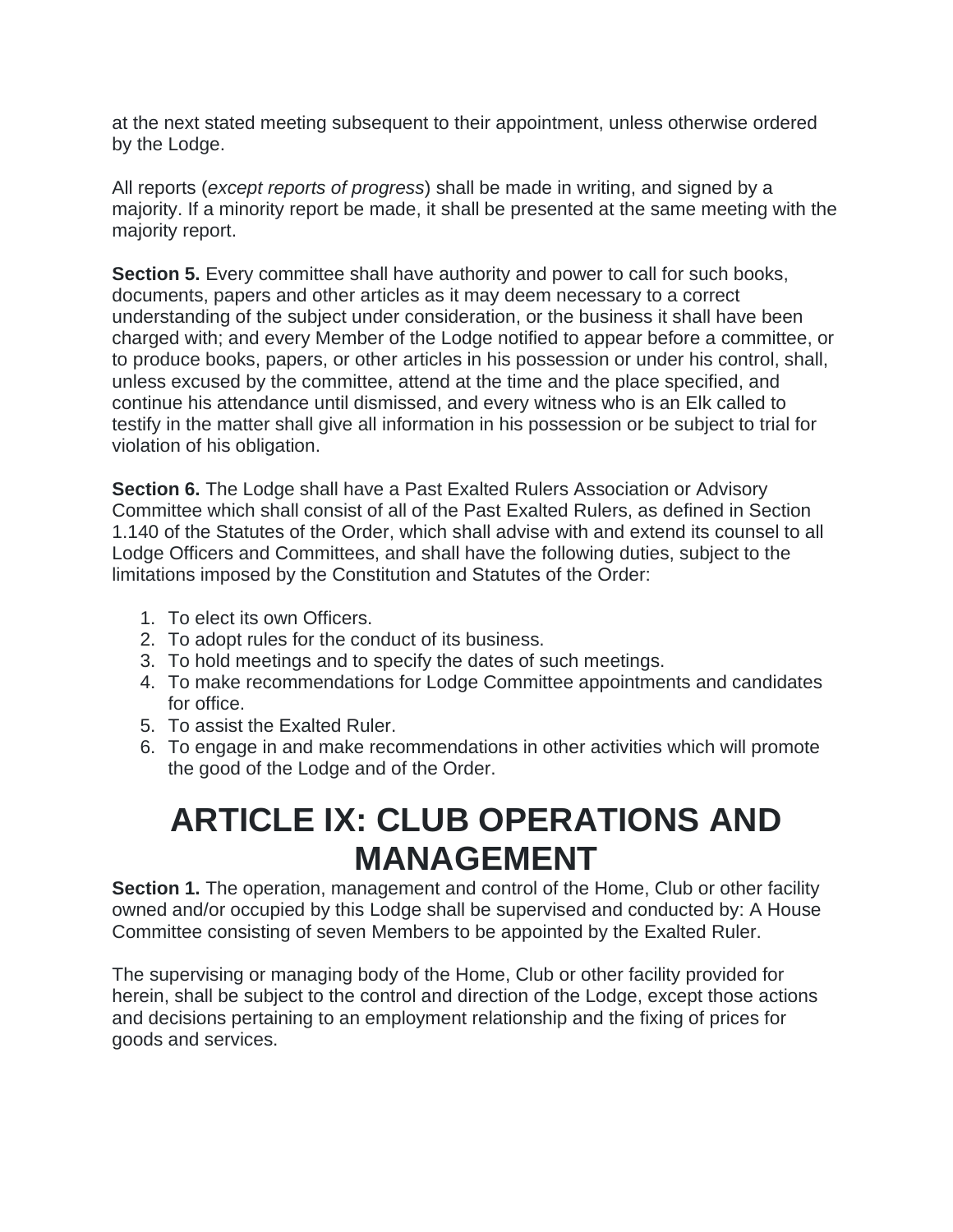During the period of time that the Banquet Facility and Pub 150 occupy one space, the management of said space would depend on the purpose and use of the space to align with the governing rules within the By-Laws.

Pursuant to Article IX, Section 1, the House Committee is the managing body of the Club known as "Pub 150". The House Committee will be responsible for the operations of Pub 150, as well as the purchase of all goods whenever the bar is utilized. This includes inventory of food, supplies, and all beverages and sundries for the bar. Other responsibilities are assigned as referred to in the House Committee Handbook.

Pursuant to Article V, Section 6, the Board of Directors is the managing body of the Lodge property and premises, including the operation of the Banquet Facility. The Board of Directors will be responsible for rentals, repairs, donations of the facility, and personnel not included under the House Committee. This would also include overseeing agreements with outside vendors and any employment contract that does not expire on March 31st of each year. Other responsibilities are assigned as referred to in the Exalted Rulers, Officers & Committee Members Manual.

**Section 2.** The supervising or managing body of the Home, Club or other facility shall have power to suspend a Member from Home, Club or other facility privileges for a period not exceeding one (1) year, for violation of rules adopted by the Lodge for such Home, Club or other facility, or conduct unbecoming an Elk on the Club premises, after ten (10) days written notice to such Member served personally or by regular first-class mail and after a hearing before such supervising or managing body.

An appeal to the Lodge may be taken by a Member suspended as hereinbefore provided by serving a Notice of Appeal, by personal service or by certified mail return receipt requested, upon the Secretary of the Lodge, no later than 10 days after receipt of written notice of suspension. The execution of suspension shall be automatically stayed upon service of the Notice of Appeal, as stated, pending disposition of the Appeal by the Lodge. The Secretary shall report the filing of Appeal forthwith to the Exalted Ruler and to the Lodge at its next regular meeting and the Exalted Ruler shall thereupon order Hearing of the Appeal at a regular meeting of the Lodge to be determined by him to be held no later than 45 days thereafter. Notice in writing of Hearing of the Appeal shall be given by the Secretary to the membership 10 days prior to the date specified therefore. Hearing of the Appeal by the Lodge shall be conducted by the Exalted Ruler and the Decision thereon determined by an affirmative secret ballot of two-thirds vote of the Members present. The Lodge may modify or reverse the action appealed from and its Decision shall be executed forthwith.

A Member owing any indebtedness to the Lodge, Home, Club or other facility mentioned herein may be dropped from the rolls of the Lodge in the manner specified in Sec. 14.170, Statutes of the Order.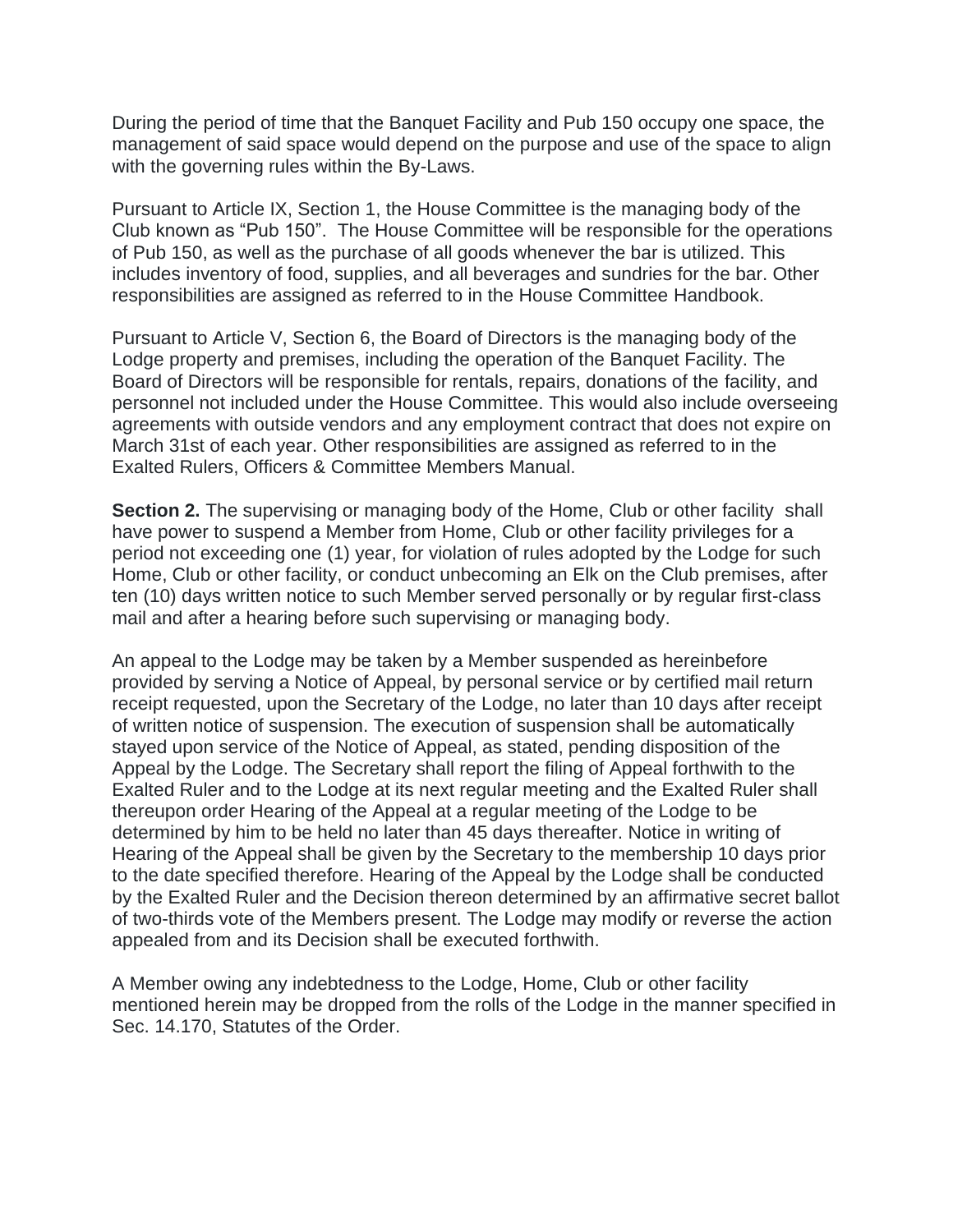**Section 3.** The supervising or managing body of the Home, Club or other facility mentioned herein shall present to the Lodge for approval, on or before the final regular Lodge meeting in April of each year, a separate and comprehensive budget, and shall likewise submit to the Lodge a monthly written report showing its financial condition and the condition of its budget, as provided in Sec. 16.040, Statutes of the Order.

The supervising or managing body of the Club shall hold at least one regular meeting each month and needed special meetings called by the Chairman. It shall keep minutes of each meeting of the supervising or managing body of the Club. The Exalted Ruler shall be given the same notice of all meetings of the supervising or managing body of the Club, and in the same manner, as is given to the other members of the supervising or managing body of the Club.

## **ARTICLE X: FEES AND DUES**

**Section 1.** The fee for initiation in this Lodge for an applicant who has passed his twenty-sixth birthday shall be \$50.00, \$25.00 to accompany the proposition, and the balance to be paid when the candidate presents himself for initiation.

The fee for initiation in this Lodge for an applicant making application prior to his twentysixth birthday shall be \$20.00, \$10.00 to accompany the proposition, and the balance to be paid when the candidate presents himself for initiation.

The Lodge has not adopted a \$1 reduced initiation fee.

### **Section 2.**

### **(a) PER CAPITAS**

On or before April 1st of each year, all Members, including Life Members, shall pay the Grand Lodge per capita fee, Grand Lodge per capita insurance assessment, and State Association dues, in addition to the appropriate regular or Life Member dues as specified in the remainder of this Section.

### **(b) REGULAR LODGE DUES**

All Lodge dues hereafter specified shall be payable: annually, in advance, on or before April 1st of each year.

The regular Lodge dues shall be \$65.00 per year, which shall **not** include the Grand Lodge per capita fee, the Grand Lodge per capita insurance assessment, and State Association dues.

### **(c) LIFE MEMBERSHIP**

In addition to the amounts set forth under (a) above, each Life Member and/or Honorary Life Member shall pay \$32.50 towards Lodge administration expense.

### **(d) ASSOCIATE MEMBERSHIP**

Each Associate Member shall pay an annual fee in the amount of \$25.00 in advance.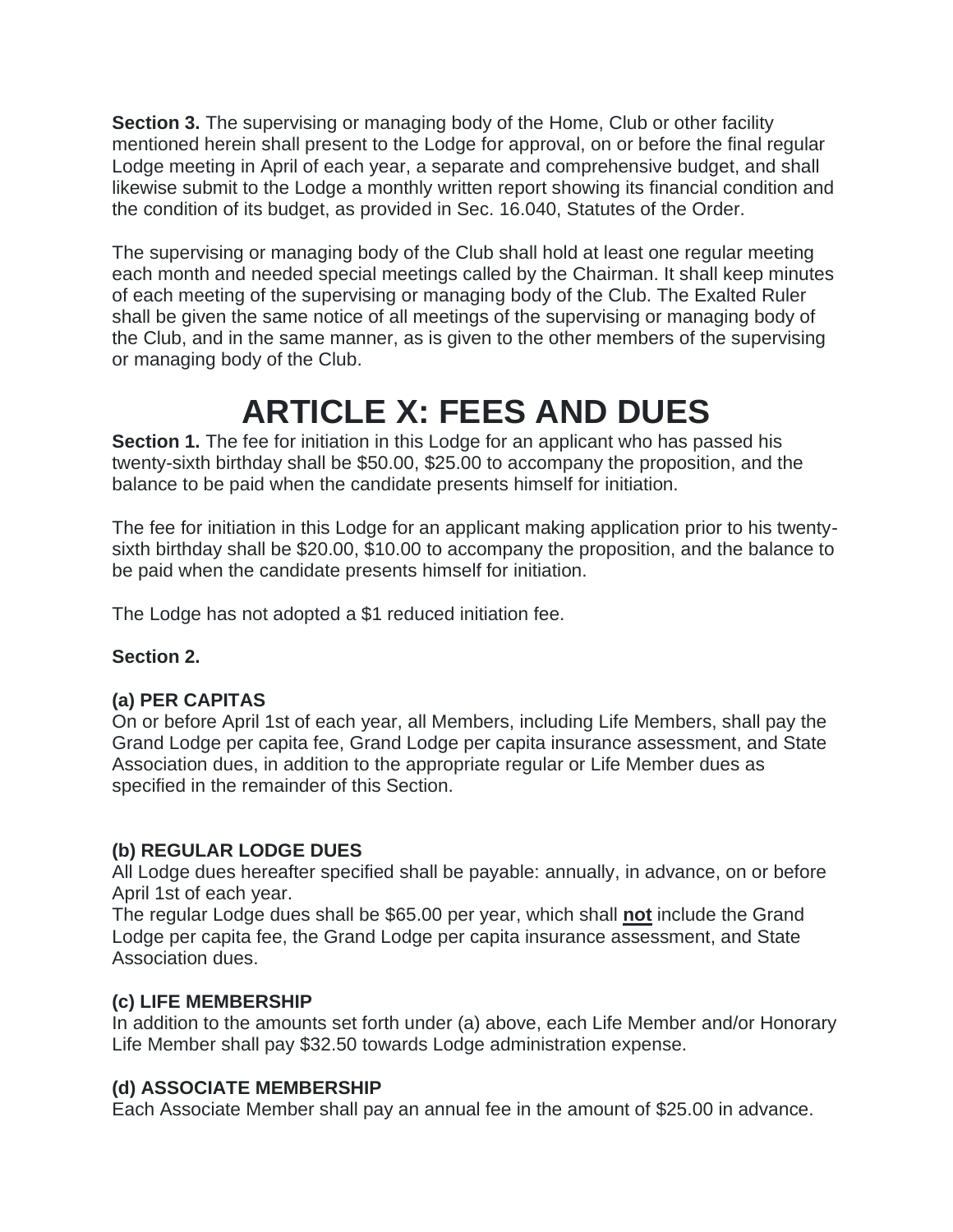**Section 3.** The reinstatement fee for an Elk holding an Absolute Dimit from this Lodge shall be \$25.00. The affiliation fee for an Elk holding a Transfer Dimit from another Lodge shall be \$25.00. The affiliation fee for an Elk holding an Absolute Dimit from another Lodge shall be \$25.00 dollars. The fee for affiliation for an unaffiliated Elk holding a Certificate of Release from another Lodge shall be \$15.00 dollars. The application for an unaffiliated Elk holding an Absolute Dimit from another Lodge or a Certificate of Release from another Lodge, who has been a bona fide resident within the jurisdiction of this Lodge preceding his application for membership herein, and the application of one holding an Absolute Dimit from this Lodge or who applies for membership on a Transfer Dimit, will be received and acted upon by this Lodge in the same manner as original applications for membership. An applicant seeking affiliation by Absolute Dimit or Certificate of Release shall pay to this Lodge the fee above specified and a proportionate share of the current dues of this Lodge prorated in the same manner as the dues of a new Member. An applicant seeking affiliation by Transfer Dimit shall pay to this Lodge the affiliation fee above specified and dues for the period commencing with the period after which he has paid dues to the Lodge which granted the Transfer Dimit.

**Section 4.** Upon application for reinstatement, a Member whose name has been stricken from the rolls of this Lodge for non-payment of dues or debt may have his name restored to the rolls of the membership of the Lodge upon a secret ballot at a regular meeting of the Lodge taken upon such application. If the applicant receives a number of white balls at least equal to two-thirds of the votes cast, he shall be declared reinstated; but if he receives a number of white balls less than an amount equal to two-thirds of the votes cast, he shall be declared to be rejected, without prejudice to a future application after a lapse of six months thereafter. Before such reinstatement, the applicant shall pay to the Lodge a reinstatement fee of \$25.00, and in addition thereto, a proportionate share of the current dues, prorated in the same manner as the dues of a new Member, together with any indebtedness owing to the Lodge or Club.

During the months of July and August of each year, the fee for reinstatement in this Lodge of a Member stricken from the rolls of this Lodge for non-payment of dues shall be one (1) dollar.

If application is made within sixty (60) days of the date on which he is dropped from the rolls, he shall be reinstated as a Member in good standing.

**Section 5.** The dues of any Member who is sick or in distress may be remitted by a vote of no less than the majority of those present at a regular meeting of the Lodge. The dues of a Member who is serving in a branch of the Armed Forces of the United States may be remitted during a period of war in which the United States is engaged, or during a period when service is made compulsory by Act of Congress of the United States, or during a period of national emergency proclaimed by the President of the United States.

**Section 6.** All dues from Members shall be paid to the Lodge through the Secretary, who shall then promptly issue the Member a membership card.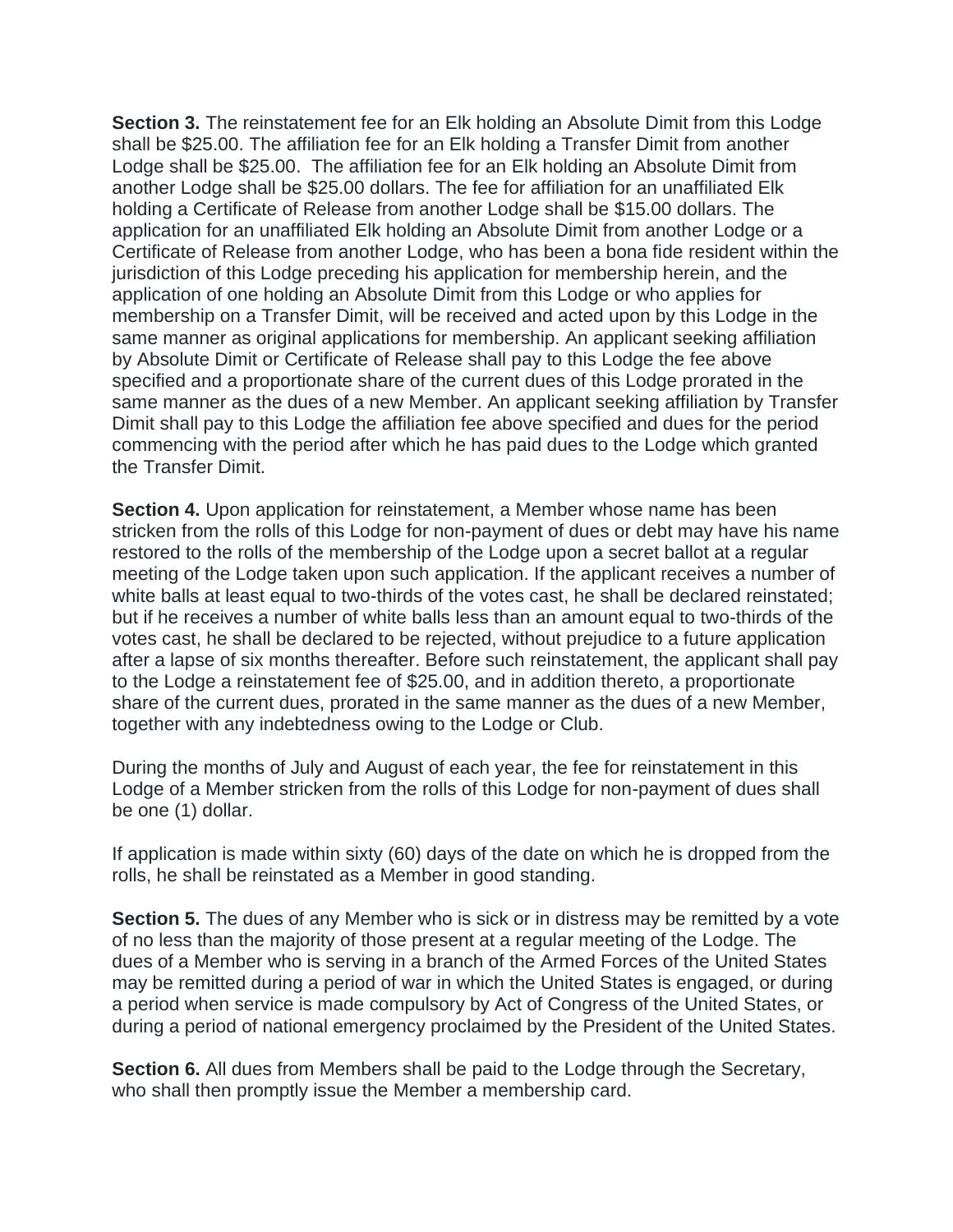A Member delinquent and owing at least five months' dues to the Lodge shall be dropped from the rolls any time during the month of March each year without the vote of the Lodge thereon. The effective date for dropping the Member shall be not later than March 31, provided the delinquent dues are not paid.

The procedure to drop a delinquent Member shall be as follows:

**(a)** Any time during time during the month of February each year, the Secretary shall give notice by first class mail informing the Member that such Member may be dropped if dues are not paid within 30 days of mailing the notice.

**(b)** At the time the Secretary gives notice to the Member, the Secretary shall post a list of all Members given notice on the Lodge Bulletin Board and report the posting of the list at the next Lodge Meeting.

**(c)** The notice shall confirm to the delinquent Member that during the period of delinquency the Member is not entitled to the privileges of membership and that in the event of being dropped for nonpayment of dues, the Member can only be reinstated in the manner provided by the Laws of the Order.

A Member owing any indebtedness to the Lodge or Club may be dropped from the rolls of the Lodge in the manner specified in Sec. 14.170, Statutes of the Order.

**Section 7.** An applicant for a Dimit from this Lodge, whether the same be a Transfer Dimit or an Absolute Dimit, before receiving such Dimit, shall discharge his entire indebtedness to the Lodge, including all of his dues in full for the period within which said application for a Dimit is filed, and provided further, he shall pay in full the Grand Lodge assessment for the current Lodge year. Further, the holder of a Transfer Dimit addressed to a Lodge in the process of organization shall continue to pay dues to this Lodge through the date of institution of the new Lodge and the completion of his affiliation therewith.

**Section 8**. The Initiation fee and dues of any applicant who is a member of the Armed Forces on active duty and who meets the criteria stated in Section 5 may be remitted by a vote of no less than the majority of those present at a regular meeting of the Lodge.

# **ARTICLE XI: HELP**

**Section 1.** All applications for help shall be referred to the Standing Relief Committee which shall examine their merits and recommend aid or relief according to the circumstances of the case.

**Section 2.** When a worthy Elk of this Lodge is destitute, unable to procure employment after diligent efforts, and actually without the necessities of life, he may make application in writing to the Lodge, or during the intervals between the meetings of the Lodge, to the Standing Relief Committee and may, if found worthy, be assisted from funds of the Lodge to a sufficient extent to provide him with the necessaries only.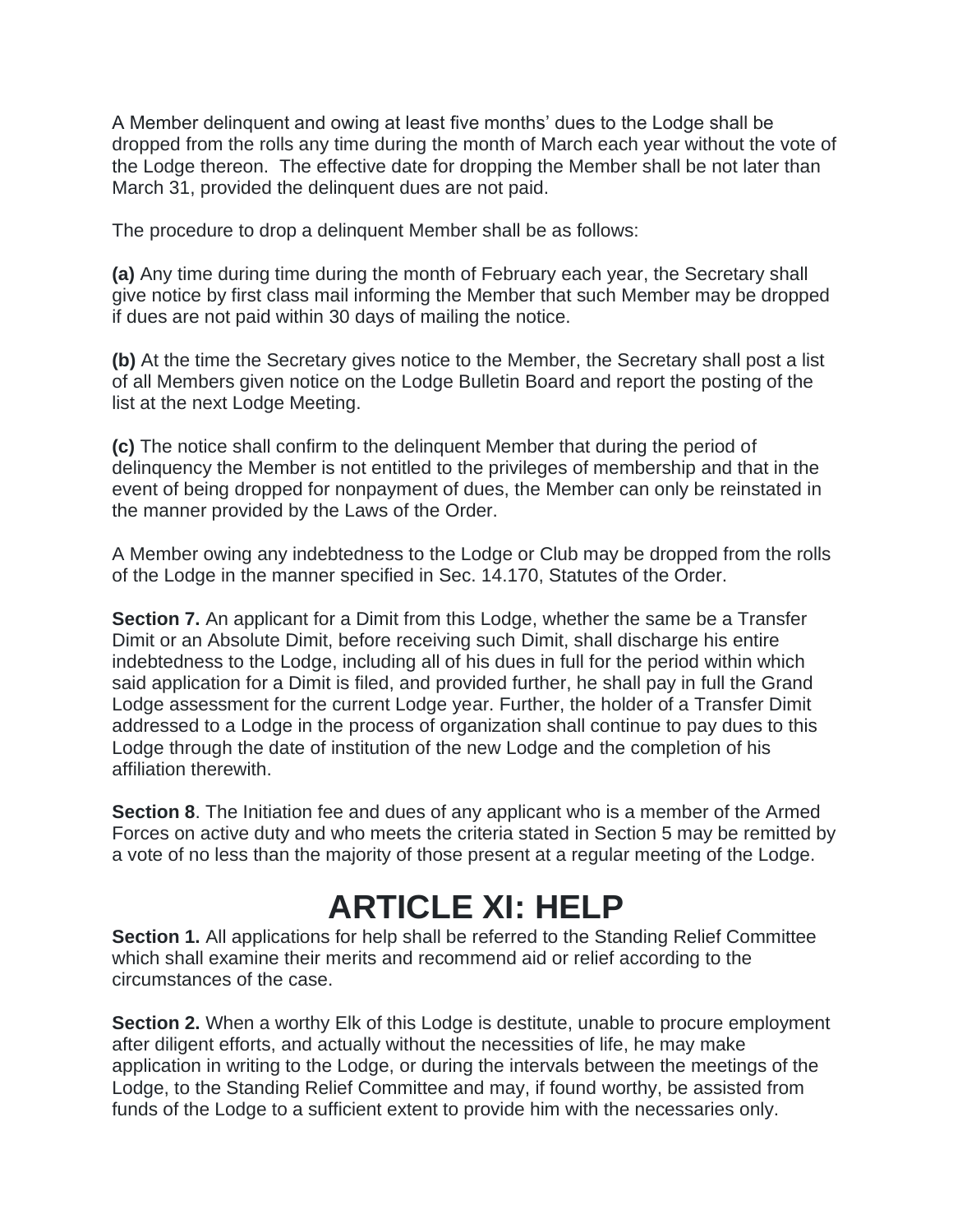## **ARTICLE XII: POWER TO LOAN MONEY, ETC.**

**Section 1.** This Lodge shall not have the power to loan its funds to any of its Members, except as authorized by Sec. 13.010 of the Statutes of the Order.

**Section 2.** Members of this Lodge, whether serving upon committees or in their private capacity, shall not have power to incur any expense in the name of, or for account of, the Lodge, without first obtaining its consent thereto, except as elsewhere provided.

# **ARTICLE XIII: BILLS AGAINST THE LODGE**

**Section 1.** No orders for the payment of bills against the Lodge shall be signed by the Exalted Ruler and Secretary until such bills have been approved by a majority vote at a regular meeting of the Lodge.

**Section 2.** The Treasurer may pay recurring bills upon the approval of the Board of Trustees (or Board of Directors as may be applicable) without obtaining prior Lodge approval. Any such payment shall be reported at the next Lodge meeting.

**Section 3.** The Treasurer may designate a specific member of the Board of Trustees (or Board of Directors as may be applicable), or chair officer, subject to Lodge approval, to sign Lodge checks in the Treasurer's absence. Any such designee shall be bonded in the same amount as the Treasurer.

**Section 4.** When bills against the Lodge shall result from the transactions of a committee, either standing or special, each said bill, before being accepted and ordered paid, shall first be endorsed as approved or disapproved, as the case may be, by the committee responsible for the creation of the bill.

## **ARTICLE XIV: LODGE YEAR AND FISCAL YEAR**

**Section 1**. The Lodge year and fiscal year of this Lodge shall end with the last day of March of each year.

# **ARTICLE XV: RULES OF ORDER**

**Section 1.** The Lodge shall be guided in its deliberations by the Rules of Order approved by the Lodge and annexed hereto. It shall be the duty of the Exalted Ruler to see that they are strictly enforced.

**Section 2.** The current version of "Robert's Rules of Order, Newly Revised" shall be the guide for any parliamentary rules not especially provided for in said Rules of Order.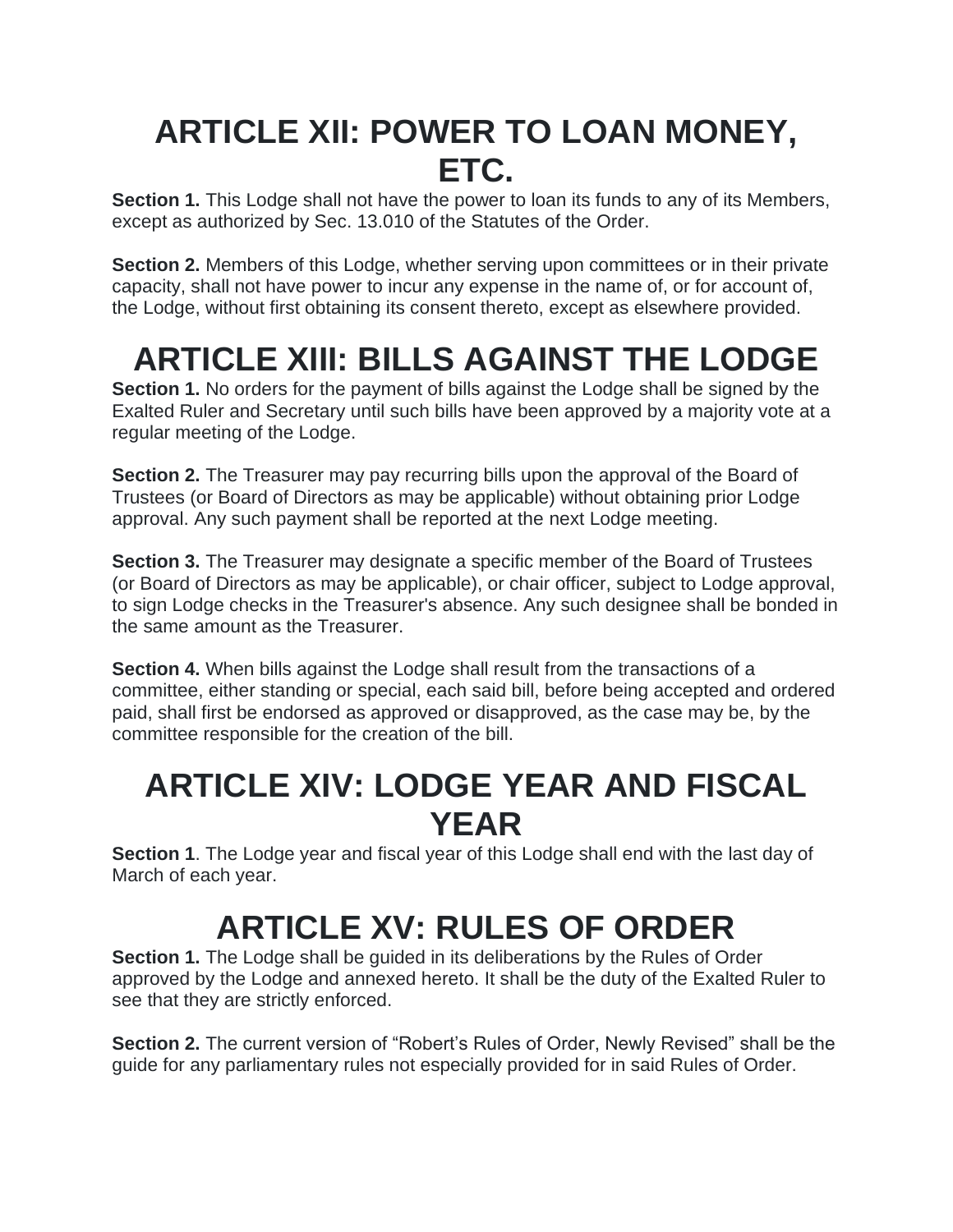## **XV-A: AUXILIARIES AND ADJUNCT ORGANIZATIONS**

**Section 1.** The Lodge does not recognize any Lodge auxiliaries.

**Section 2.** The Lodge hereby recognizes Taunton Elks Riders & Antlers as a recognized organization pursuant to GLS Sec. 13.200.

# **ARTICLE XVI: AMENDMENTS**

**Section 1**. All amendments and revisions to the By-Laws, Rules of Order or House Rules of this Lodge shall be proposed in writing, read at a regular meeting of the Lodge, and laid over for a vote thereon at a regular Lodge meeting to be held not less than two weeks nor more than ten weeks thereafter. Notice, in writing, setting forth in full any proposed amendment or revision of the By-Laws, Rules of Order or House Rules, shall be sent by the Secretary to all Members of the Lodge at least ten days before the regular meeting at which said proposed amendment or revision is to be voted upon. A majority vote of all Members present at the regular meeting designated for consideration of such amendment or revision to such By-Laws, Rules of Order or House Rules shall be required for its adoption. But any action, Statute or edict of the Grand Lodge altering these By-Laws, Rules of Order or House Rules shall have the effect of an amendment without any further action of this Lodge, and any Article or Section of these By-Laws requiring temporary suspension for the purpose of acting upon a dispensation granted by the Grand Lodge, or its properly authorized Officer, shall be, without further action of this Lodge, considered temporarily suspended.

All proposed amendments to these By-Laws, Rules of Order or House Rules, in conflict with the Laws of the Order, are void, and shall be declared out of order by the Exalted Ruler.

No By-Laws, Rules of Order or House Rules or amendments thereto shall take effect until submitted to the designated member of the Committee on Judiciary of the Grand Lodge, and approved by him.

## **INSTRUCTIONS CONCERNING MANAGEMENT OF HOME, CLUB OR OTHER FACILITY, AND FORMATION OF A SEPARATE CORPORATION**

1. The Lodge may, if it chooses, form a separate corporation for the Home, Club, Real Property or other facility owned by the Lodge. The membership, Officers and Directors, terms of office, corporate powers, keeping of books and records, and the operation by the corporation of any such facility herein provided for, and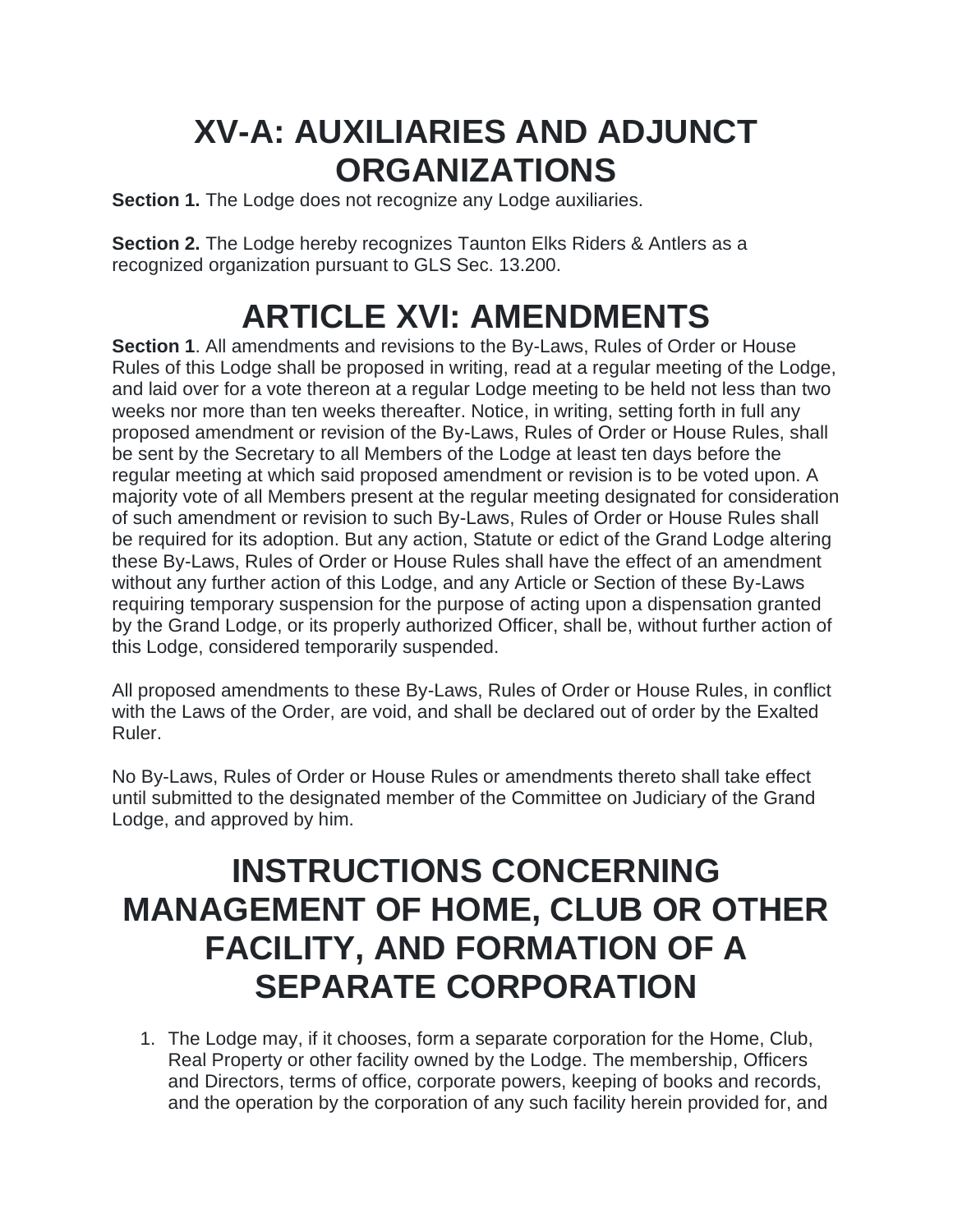any other matter relating thereto, shall be in strict accord with the Statutes of the Order and amendments thereto, particularly Sec. 16.030, concerning the formation, operation and dissolution of such separate corporation.

- 2. Should such separate corporation be formed and hereafter dissolved, all property owned, held or controlled by it shall thereupon be transferred and distributed by its Board of Directors to this Lodge or to some other non-profit organization, fund, corporation or trust forming a part of or controlled by the Benevolent and Protective Order of Elks of the United States of America.
- 3. If the Lodge does not desire to form such separate corporation, the Home, Club or other facility above mentioned shall in such event be managed and supervised, subject to the control or direction of the Lodge, by one of the following methods as determined by the Lodge and shown in the By-Laws

By the Exalted Ruler, Esteemed Leading Knight, Esteemed Loyal Knight, Esteemed Lecturing Knight, and the Trustees of the Lodge; **or**

By the Trustees of the Lodge; **or**

By a House Committee consisting of not less than 3 nor more than 13 members, to be appointed by the Exalted Ruler.

4. If a separate corporation is formed, Sec. 16.030, Statutes of the Order, must be strictly complied with and the Board of Directors of said separate corporation shall be the supervising or managing body of the Home, Club or other incorporated facility. Articles of Incorporation and Corporation By-Laws must be approved by the Committee on Judiciary. The provisions of Sec. 16.020, Statutes of the Order, paragraphs 2 and 4 in particular, should be followed with reference to notice, resolution to convey property, etc.

Suggested forms containing the minimum required provisions for proposed Articles of Incorporation and By-Laws are contained in the Appendix of the Annotated Statutes.

Also, see the Appendix of the Annotated Statutes for suggested forms of Resolution and Certificates which may be changed to apply to separate (rather than Lodge) corporations.

The Grand Secretary's office does not provide such forms. Individual Lodges must prepare the documents from these Appendix-suggested forms.

See Sec. 16.020, Statutes of the Order, for Lodge Corporations, Officers and Trustees.

## **RULES OF ORDER**

1. When the Exalted Ruler takes the chair, the Officers shall take their positions and the members be seated, and at the sound of the gavel there shall be general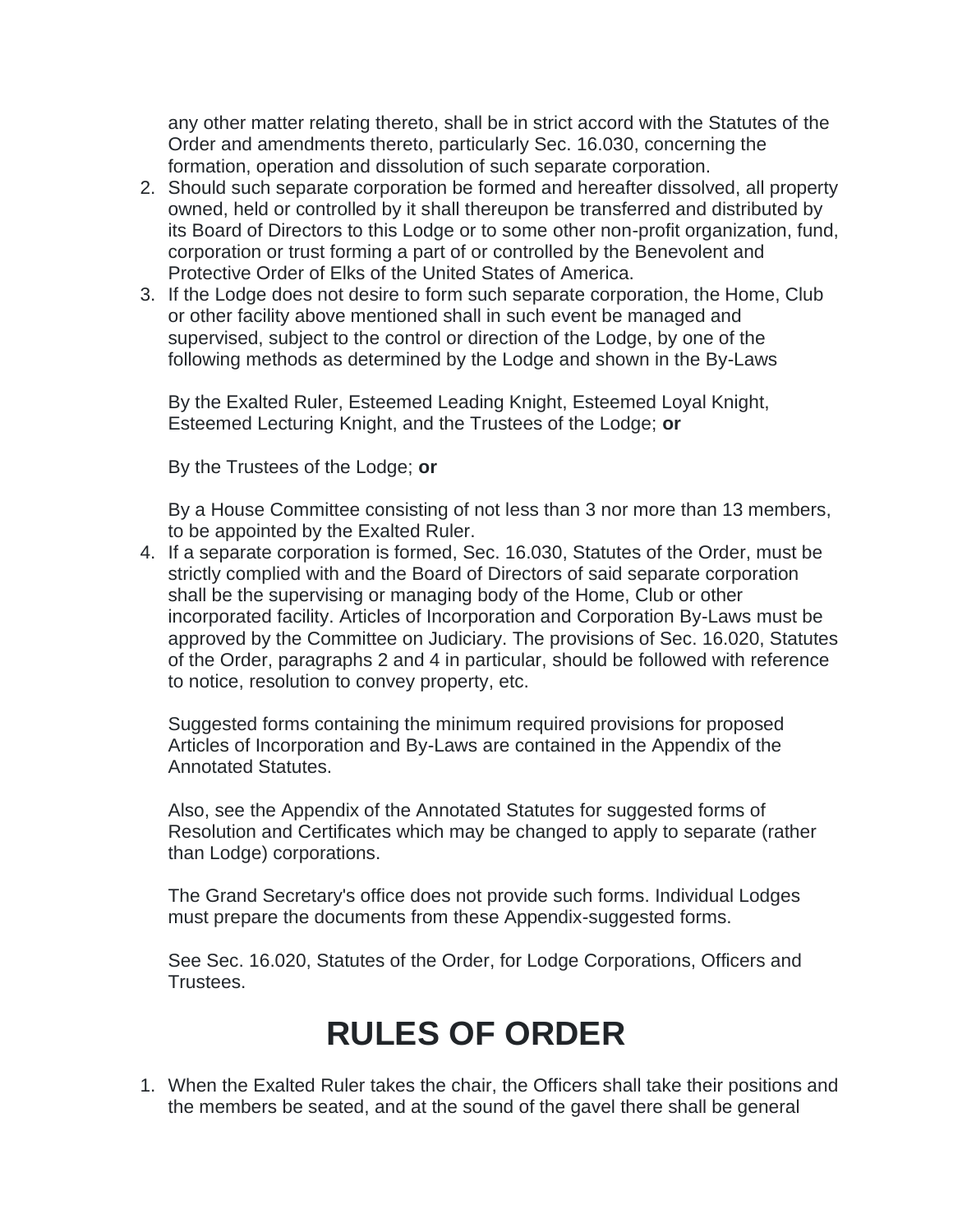silence. The Exalted Ruler shall then instruct the Esquire to organize the Lodge. That Officer shall then see that the doors are properly closed and guarded, and the Officers clothed in proper regalia, and report to the Exalted Ruler. The Lodge shall then be opened in due form.

- 2. The Exalted Ruler shall preserve order and pronounce the decision of the Lodge on all subjects; he shall decide all questions of order without debate, subject to an appeal to the Lodge by any member who may dissent from the same, which appeal must be seconded, when the question shall be: "Shall the decision of the chair stand as the judgment of the Lodge?" on which no Member shall speak more than once without special permission of the Lodge, which must be granted or withheld without debate. The question of an appeal, and all questions which arise while it is pending, shall be taken and announced or decided by the Exalted Ruler.
- 3. No question shall be stated unless moved and seconded, nor be open for discussion until stated by the Exalted Ruler; and when a question is before the Lodge the only motions in order shall be:
	- 0. To lay on the table.
	- 1. The previous question.
	- 2. To indefinitely postpone.
	- 3. To postpone to a certain day.
	- 4. To recommit.
	- 5. To refer.
	- 6. To amend.

They shall take precedence in the order here arranged, and the first two shall be decided without debate.

- 4. On the call of three members for the previous question, the Exalted Ruler shall put the question in this form: "Shall the main question now be put?" If the motion is carried, the vote shall first be put upon all pending amendments, after which upon the main question.
- 5. No motion shall be made by one Member while another is speaking. And no motion shall be made or seconded without rising and addressing the Exalted Ruler, and he shall not recognize a motion or second made contrary to this rule.
- 6. If, on taking a vote upon any question (except in balloting for Officers), the members are evenly divided, it then becomes the duty of the Exalted Ruler to give the casting vote; in doing which he may, if he desires, give his reasons.
- 7. Any Member making a motion shall reduce the same to writing, at the request of the Exalted Ruler or any Member. Resolutions shall be presented in writing, signed by the Member offering the same; and in either case they shall not be before the Lodge until they are read or stated by the Exalted Ruler or the Secretary.
- 8. When any communication, petition or memorial is presented, a brief statement of its contents shall be made before it is read, and after it has been read a brief notice of its purport shall be entered on the minutes.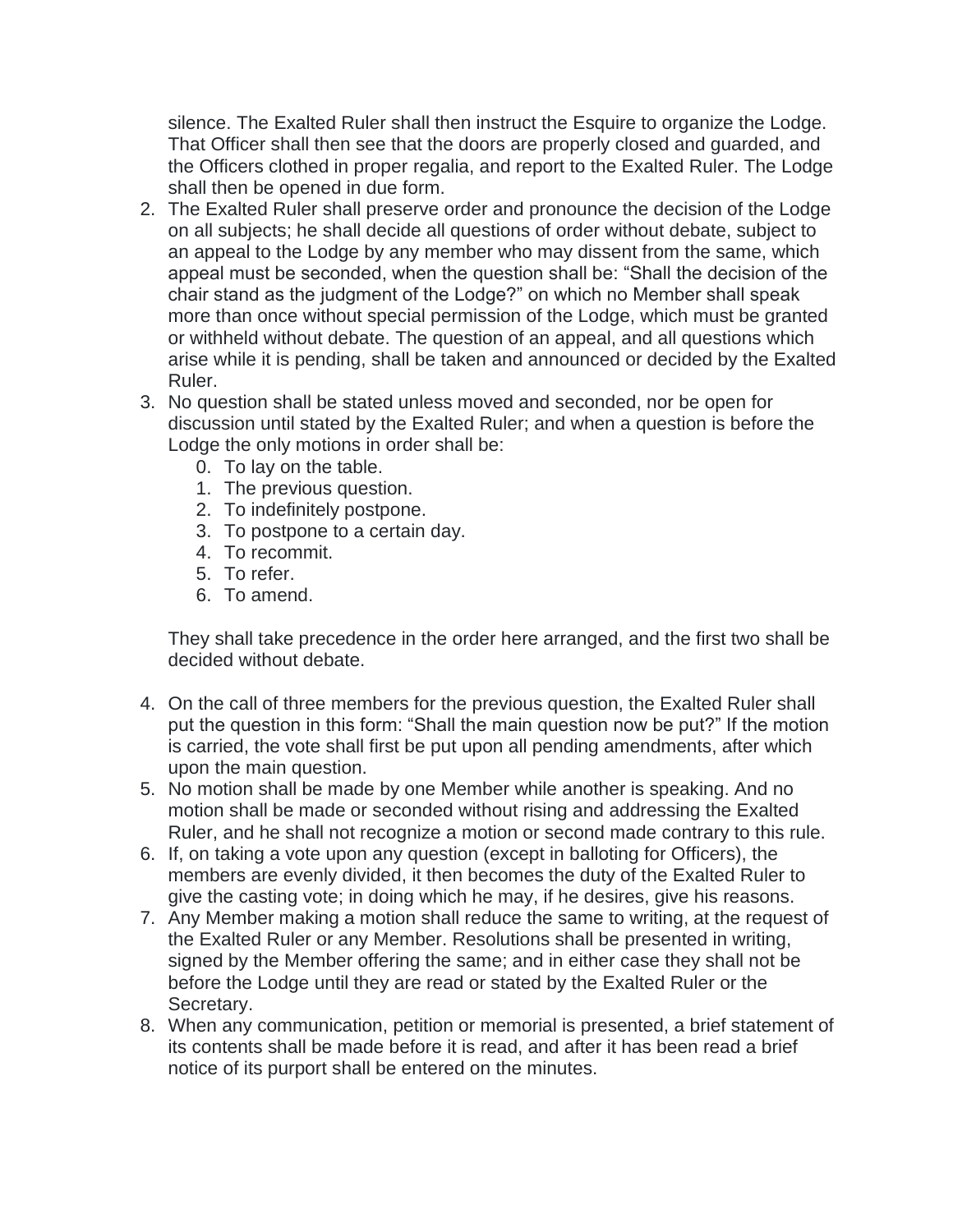- 9. When the reading of any paper is called for, and an objection is made by any Member, it shall be determined by a vote of the Lodge.
- 10.No member shall be interrupted while speaking, except it be to call him to order, or for the purpose of explanation.
- 11.If, during a Member's remarks, any other Member should desire to give information pertinent to the subject and short in its nature, or to ask a question of the same character, to be answered by the Member having the floor, he must rise and request, through the Exalted Ruler, the Member having the floor for permission to that effect, and if refused, shall immediately resume his seat, the floor still remaining in possession of the first mentioned Member, but no Member shall keep the floor for more than five minutes if any objection be made.
- 12.If a Member while speaking, be called to order, he shall at the request of the Exalted Ruler, take his seat until the question of order is determined, when, if permitted, he will again resume.
- 13.When a Member has occasion to make any verbal communication to the Lodge, motion or otherwise, he shall rise in his place and address himself to the Exalted Ruler by his proper title, who shall thereupon announce the Member to the Lodge as having the floor by calling the name of the same. Until thus recognized by the Exalted Ruler, no Member shall attempt to speak.
- 14.Members shall confine themselves to the question under debate, and avoid personalities and indecorous and sarcastic language.
- 15.If two or more Members endeavor to obtain the floor at the same time, the Member first addressing the Exalted Ruler by his proper title, and first heard by him, shall be adjudged the floor; and no Member shall speak more than once on the same subject or question until all who wish to speak shall have had an opportunity to do so, nor more than twice, without the permission of the Exalted Ruler. Each Member while speaking shall designate the Officer or Member spoken of by his proper title, according to his standing in the Order.
- 16.When a blank is to be filled, the question shall be first taken on the highest sum or number, and the longest time proposed.
- 17.Before putting the question, the Exalted Ruler shall ask, "Is the Lodge ready for the question?" When, if no member rises to speak, he shall rise and put the question, and after he has risen for that purpose, no further discussion or motions shall be entertained until the question has been decided. While the Exalted Ruler is addressing the Lodge, or putting the question, silence shall be observed in the Lodge.
- 18.After any question, except one of indefinite postponement, has been decided, any Member who voted with the majority may, at the same meeting, move for a reconsideration thereof, but no discussion of the main question shall be allowed unless reconsidered. A motion to reconsider a vote to reconsider cannot be entertained. Where a motion to reconsider has been adopted at a meeting following the first vote, and notice to Lodge members on the proposal was originally required, a new notice must then be given in the same manner on the second vote, the same as on the original motion.
- 19.A motion to rescind can only be carried by a two-thirds vote of all Members present.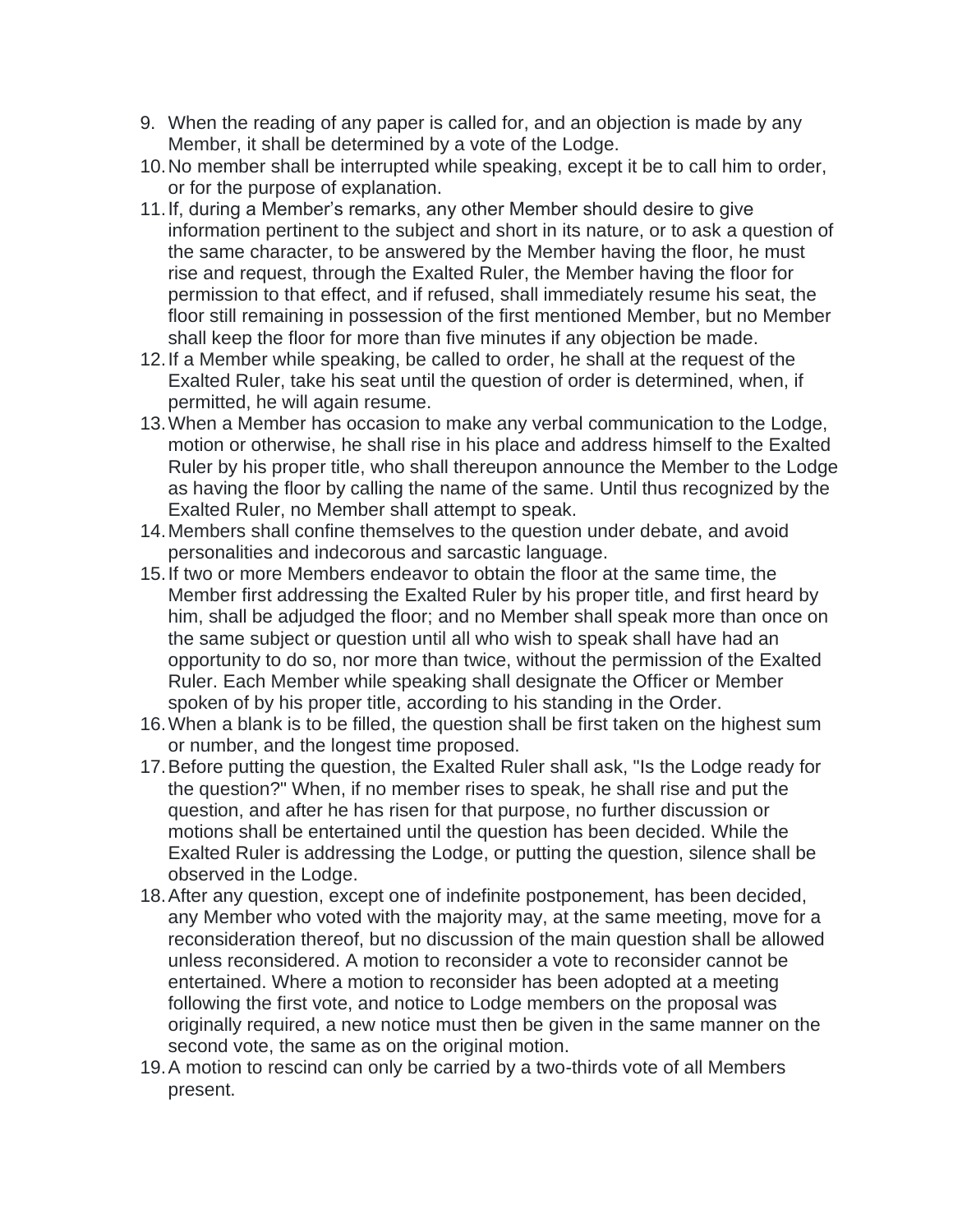- 20.When a Member has been called to order for manifestation of temper or improper conduct, he shall not be permitted to speak again at that session upon the same subject, unless by permission of the Lodge.
- 21.In speaking on points of order, the Exalted Ruler shall have the precedence; but he cannot speak on any other subject, unless to state the facts within his own knowledge.
- 22.No Member shall retire without permission of the Exalted Ruler. During opening and closing of the Lodge, reading of minutes, and initiation, the door shall be closed.
- 23.Any Member having made a motion may withdraw it, with the consent of his second, before it is debated, but not afterwards without permission of the Lodge.
- 24.When a majority report is followed by a report from the minority of a committee, the former, after being read, shall lie upon the table until the latter has been presented; after which, on motion, either may be considered.
- 25.No motion to adjourn can be entertained; but when the regular order of business shall have been completed, the Lodge shall be closed in due form.

The foregoing Order of Business, By-Laws and Rules of Order are hereby approved by the Committee on Judiciary.

THOMAS M. ZISA, Chairperson GEOFFREY B. DOBSON EDWARD C. JOHNSON JOHN H ATWOOD PAUL E ROBINSON ROBERT J VANCAMPEN MICHAEL L SPENCER JOEL TODD

*2019-2020 Committee on Judiciary*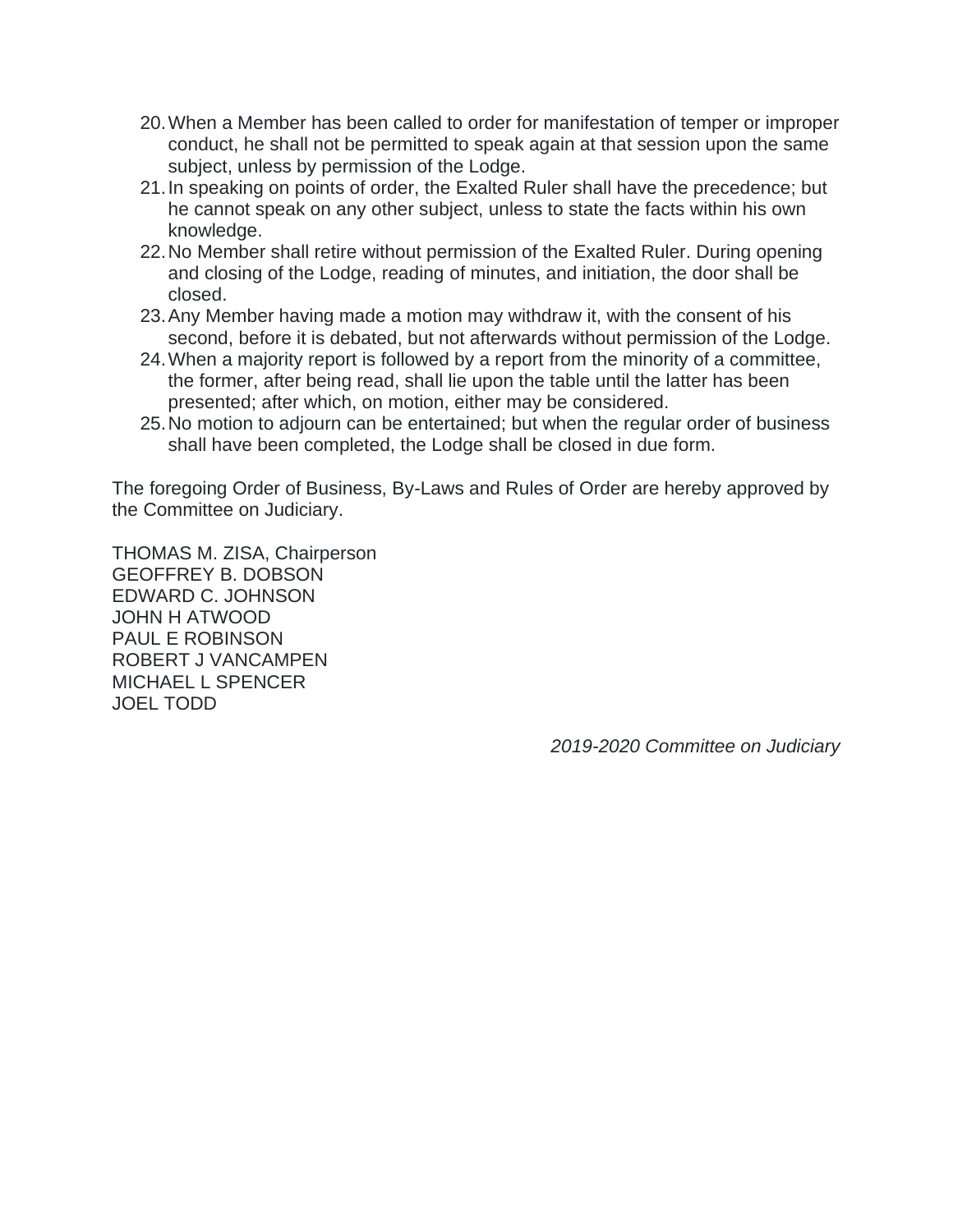# **HOUSE RULES**

### **Article 1**:

This home is maintained by the Taunton Lodge of Elks #150 for the purpose of having a Home for the Members of the Lodge to gather and pass their leisure time; and to facilitate and promote the mission of the Elks. A Members' Lodge, known as "PUB 150" is provided.

### **Article 2:**

The Manager, Governing Body, or designee of the "PUB 150" may in his/her sole discretion and as governed by the General Laws of Massachusetts, refuse service to any Member or guest.

### **Article 3:**

The policy of this Lodge is to prevent over service of alcohol in accordance with the State of Massachusetts Law Chapter 138 Section 69, and as passed by the Grand Lodge at the 2021 National Convention.

### **Article 4:**

*In the event that the Manager, Governing Body, or designee "PUB 150" or the Bartender on duty may determine that the ability of a Member or guest to safely operate a motor vehicle, or safely return to his/her home, he/she shall obtain transportation for the Member or guest. Should the Member or guest refuse such, then the Member shall be subject to a suspension from Club privileges.*

### **Article 5:**

Extending of credit at the "PUB 150" to any Member or guest of a Member is strictly prohibited. Members may cash one check per day that may not exceed \$50.00; nonmembers and guest are not allowed to cash any checks.

### **Article 6:**

Members present in the Lodge are required to accept all telephone calls made to them at the "PUB 150".

### **Article 7:**

Guests accompanied by a Lodge Member in good standing must sign the Lodge's Guest Register. Guests attending special Elks functions open to the public shall not be required to sign the Guest Register. Non-Elk guests are not allowed to remain in the Pub 150 once the first accompanying Elk Member has left "Pub 150".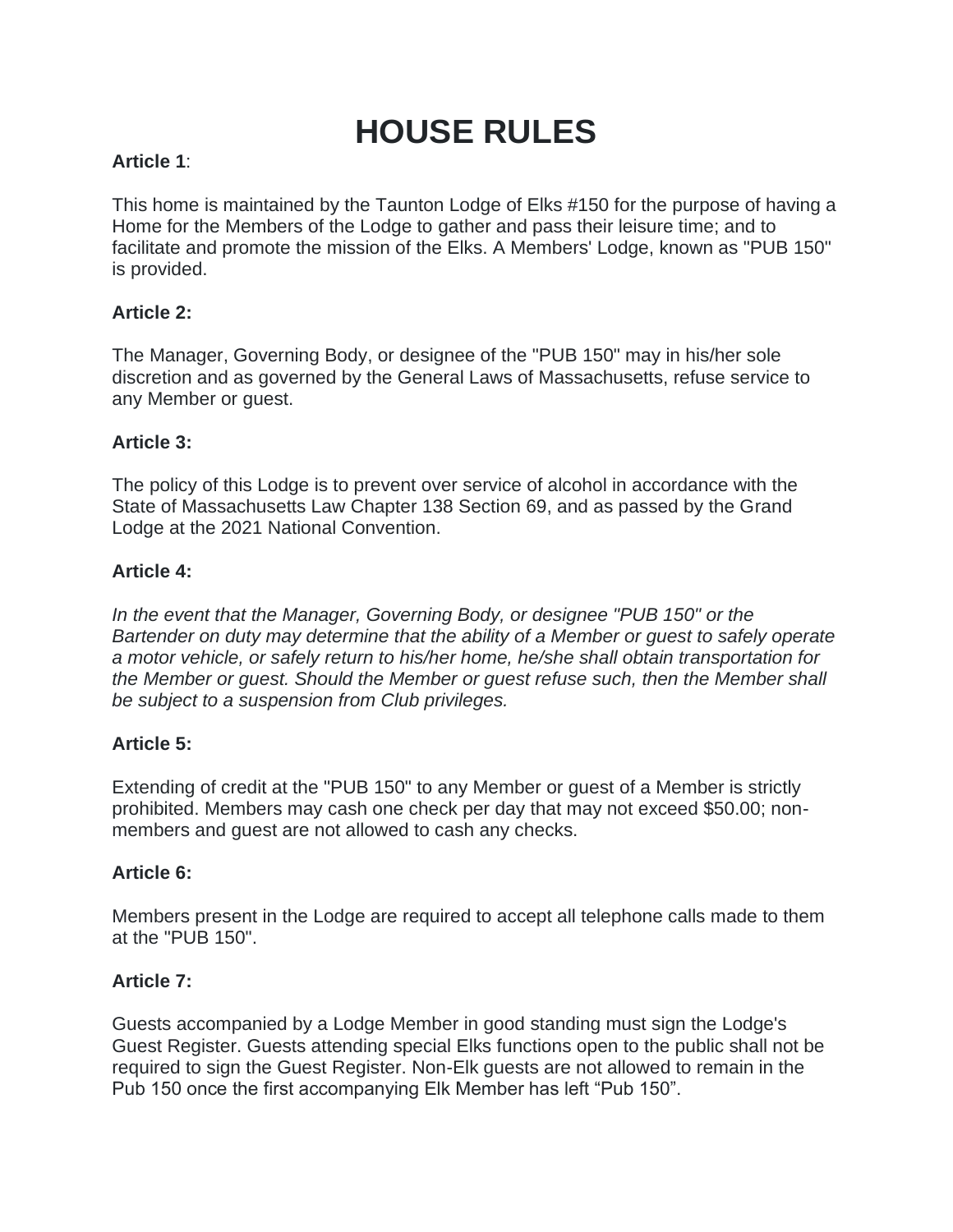### **Article 8:**

Members shall be held responsible for the conduct of their guest and all damages to the property of the Lodge caused by them or their guest.

### **Article 9:**

Every Member must display his/her current Membership Card on request of the Manager of the "PUB 150" or Bartender on duty.

### **Article 10:**

*Children will NOT be allowed to sit at the bar in the "PUB 150". They will be allowed in the ''PUB 150", but must stay in the dining area or ten feet away from the bar. Members can bring their children to the "PUB 150" and must be responsible at all times. No person under the age of 21 will be allowed in the "PUB 150" after 8:00 p.m unless it is a special occasion at the discretion of the Governing Body.*

### **Article 11:**

Sitting on or placing of non-pool table(s) materials on the pool tables, is not allowed.

### **Article 12**

*No beverages for consumption are to be brought into or out of Pub 150, except during special functions as determined and approved by the Governing Body, while the bar is open.*

### **Article 13:**

No animals may be permitted to the pub with the exception of certified service animals as defined by the Americans with Disabilities Act.

### **Article 14:**

''PUB 150" shall be open only during those hours as determined and posted by the Governing Body.

### **Article 15**:

*Members are forbidden to loan their Lodge Keys or Key Cards to anyone.*

### **Article 16**:

*Use of loud, obscene or abusive language, shouting or other such non-decorous behavior in "Pub 150 and the kitchen" is prohibited. Any Member or their guest, violating*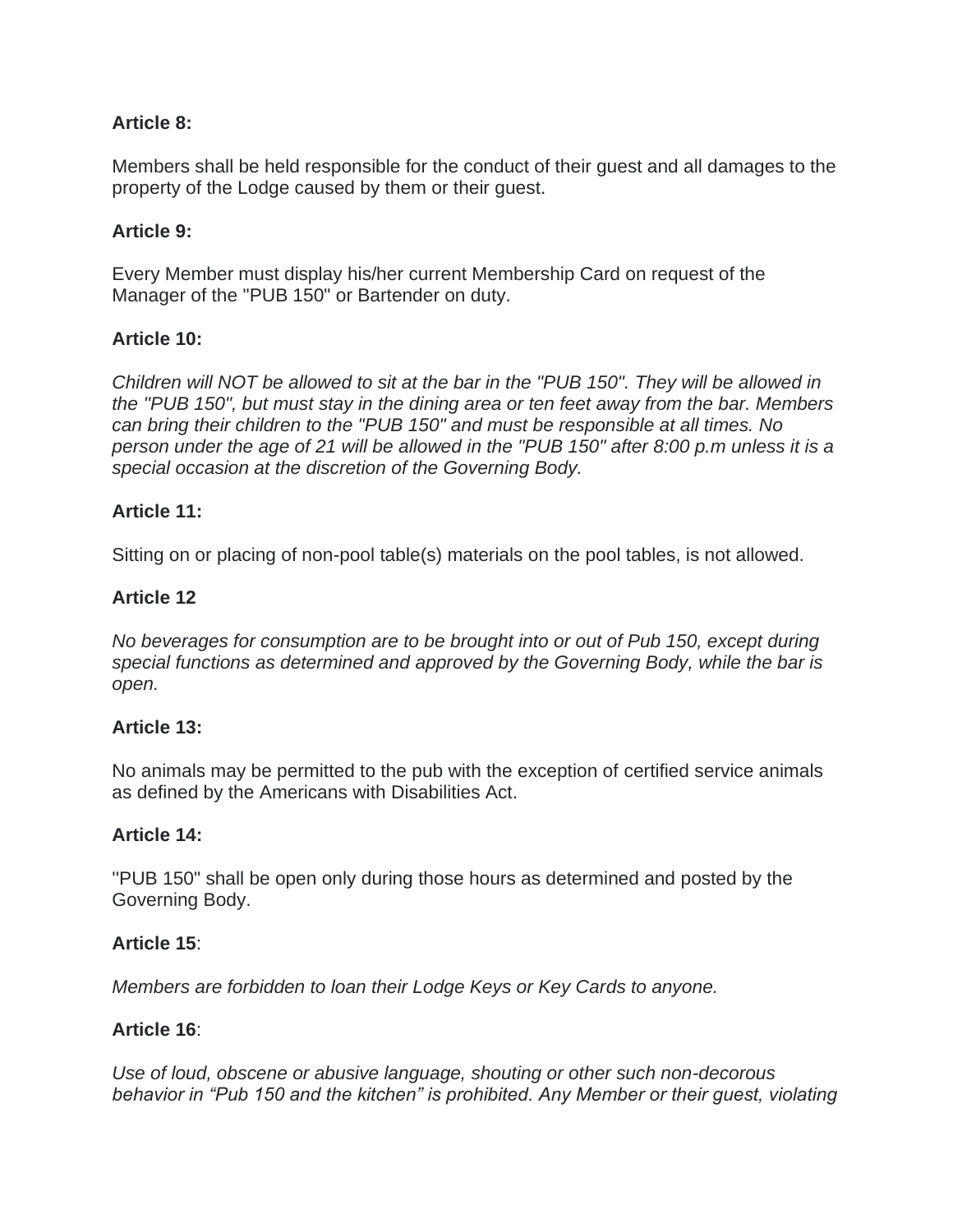*this Section may be liable to a misconduct hearing and suspension of Club privileges for a period up to 30 days.*

### **Article 17:**

No subscription paper or papers shall be circulated without the authority of the Governing Body.

### **Article 18:**

No smoking, chewing of tobacco, or vaping is allowed in the "PUB 150", as the entire Lodge #150 is a smoke free environment. The use of marijuana and marijuana products is strictly prohibited on Lodge property.

### **Article 19:**

All Members must leave once the bar is closed.

## **CERTIFICATION**

This is to certify that the amended and substituted By-Laws of **Taunton, MA Lodge, No. 0150**, submitted online and approved by the designated member of the Grand Lodge Committee on Judiciary, were proposed at a regular meeting of the Lodge, in writing, held on **Tuesday, September 7, 2021**, read before the Lodge, and laid over until the regular meeting held on **Tuesday, September 28, 2021**, and at that regular meeting said amended and substituted By-Laws were adopted by a majority vote of all the members present.

Notice, in writing, setting forth the changes in the proposed revision, was sent by the Secretary to all members of the Lodge at least ten days before the regular meeting at which said revision was voted upon.

### **Rose-Marie Monahan, Exalted Ruler Kristina MacEachern, Secretary**

### **ORDER OF BUSINESS**

(SECTION 15.020 OF STATUTES OF THE ORDER)

The Order of Business must be as follows, with the exception of items "*i*" through "*q*" and "*d*," which may be transposed with the consent of the Lodge:

- *a.* Opening.
- *b.* Calling Roll of Officers.
- *c.* Reading Minutes of Previous Session.
- *d.* Initiation.